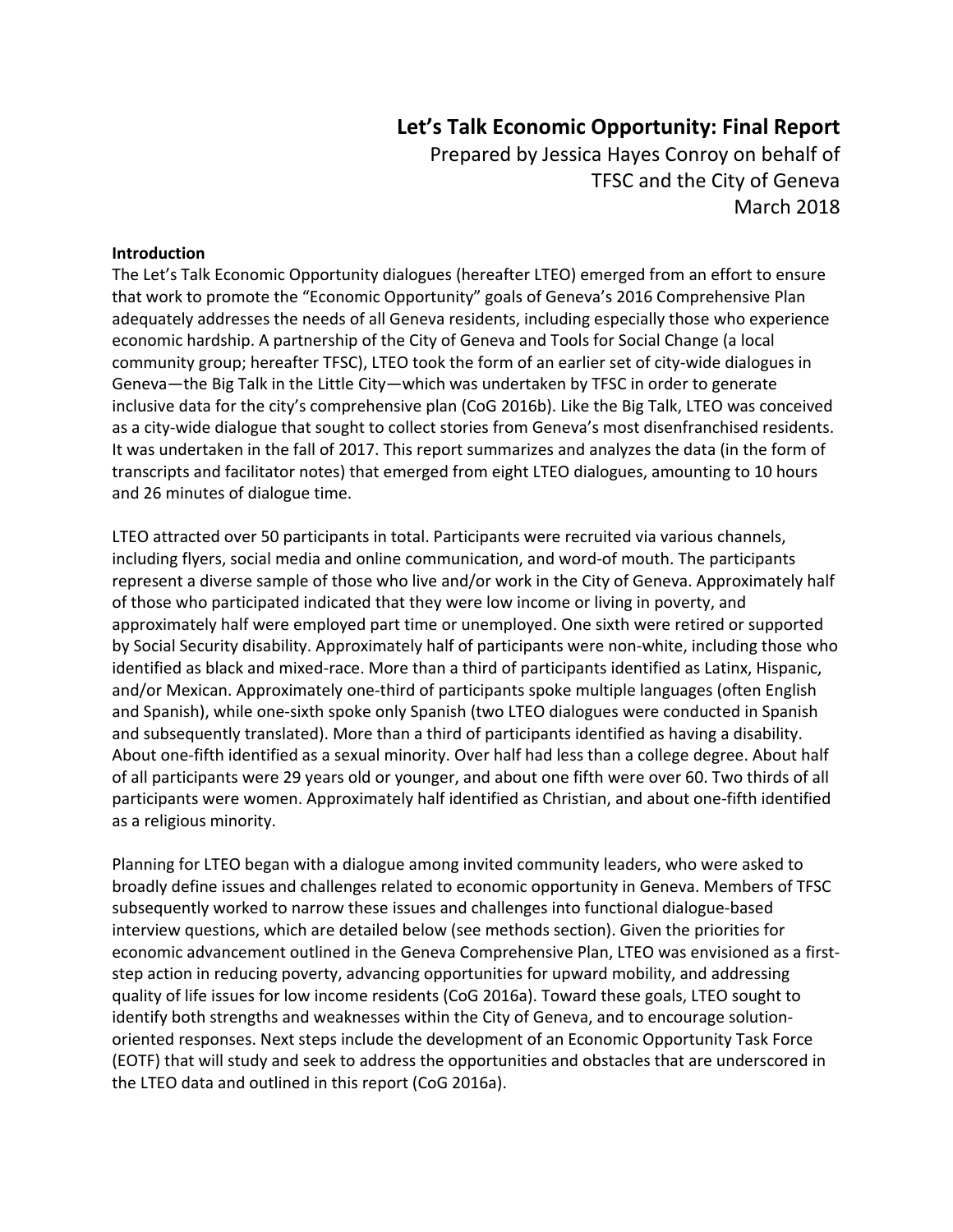#### **Research Methods**

The form of dialogue‐based research used by LTEO emerged out of the ongoing practice of intergroup dialogue (IGD) that TFSC initiated in 2014 in the City of Geneva in order to "help students, faculty, staff, and city residents *co‐create knowledge and expand their civic capacity*" (Hussain and Wattles 2017, emphasis added). In the Big Talks (discussed above), this practice of intergroup dialogue became a method of collecting qualitative, dialogue‐based interview data. The LTEO dialogues also utilized the method of IGD in order to co-create knowledge about the lived experiences of Geneva residents who have experienced economic hardship. TFSC again facilitated this process, since its members have long‐term experience with engaging in IGD both as a tool for community engagement and a qualitative research method. All LTEO facilitators were also trained in dialogue‐based interview techniques.

The use of collective dialogue in research is recognized as an advantageous and important practice in community-based, qualitative methodology, and especially in action-oriented research, which invites community participation and collaboration (Wallerstein and Duran 2011). As scholars M. Brinton Lykes and Alison Crosby suggest, a principal goal of community-based action research is "[the] democratization of knowledge production and use," where community members become co‐ researchers who take an active role in data generation, interpretation, and problem‐solving, and where "the process and outcomes of the collaboration...benefit those most in need" (2014). Although community‐based research can take many forms, using collective, intergroup dialogue is particularly effective for a number of reasons. First, it allows for the generation of *in‐depth data* that can help researchers to understand the intricacies and contextual idiosyncrasies of diverse lived experiences. Second and relatedly, it enrolls participants in a *collective process* of knowledge generation, in which dialoguers can listen, find points of commonality, and also offer differing perspectives. This can help researchers to avoid easy, one‐size‐fits‐all solutions, and to appreciate the complexities and contradictions of everyday life. Finally, as evidenced by the success of TFSC (Hussain and Wattles 2017), IGD itself is an important tool for community-engagement that, even apart from a formal research process, can be combined with civic action to empower participants (Hussain and Wattles 2017).

As a potential model for engaged, community-based research, a few details about the LTEO partnership stand out. First, the TFSC dialogue facilitators were also community members, with strong connections to diverse social groups within the City of Geneva. This meant that the facilitators were able to share ideas and experiences as co-participants while also guiding the dialogue as trained facilitators and community leaders. This dynamic is ideal in action‐oriented research, where the distinction between researcher and participant is purposefully blurred in an effort to promote a non‐hierarchical, collaborative process among all involved, as *co‐researchers*. Second, LTEO offered the opportunity for (short-term) paid work, as well as training (in qualitative research methods) and skill development (transcribing and dialogue facilitation). Although this is certainly not a solution to economic hardship in the community, the funds and training offered to facilitators and transcribers acknowledge the importance of financial compensation for such community-based work—recognizing that efforts to end the cycle of poverty in the City of Geneva must not rely on unpaid labor. Importantly, potential barriers to participation in the required facilitator training sessions (e.g. child care needs) were also acknowledged and addressed. Finally, LTEO was a community‐led process from question generation (see Table 1), to data collection (the eight LTEO dialogues themselves), to transcription and translation (of the dialogue transcripts), and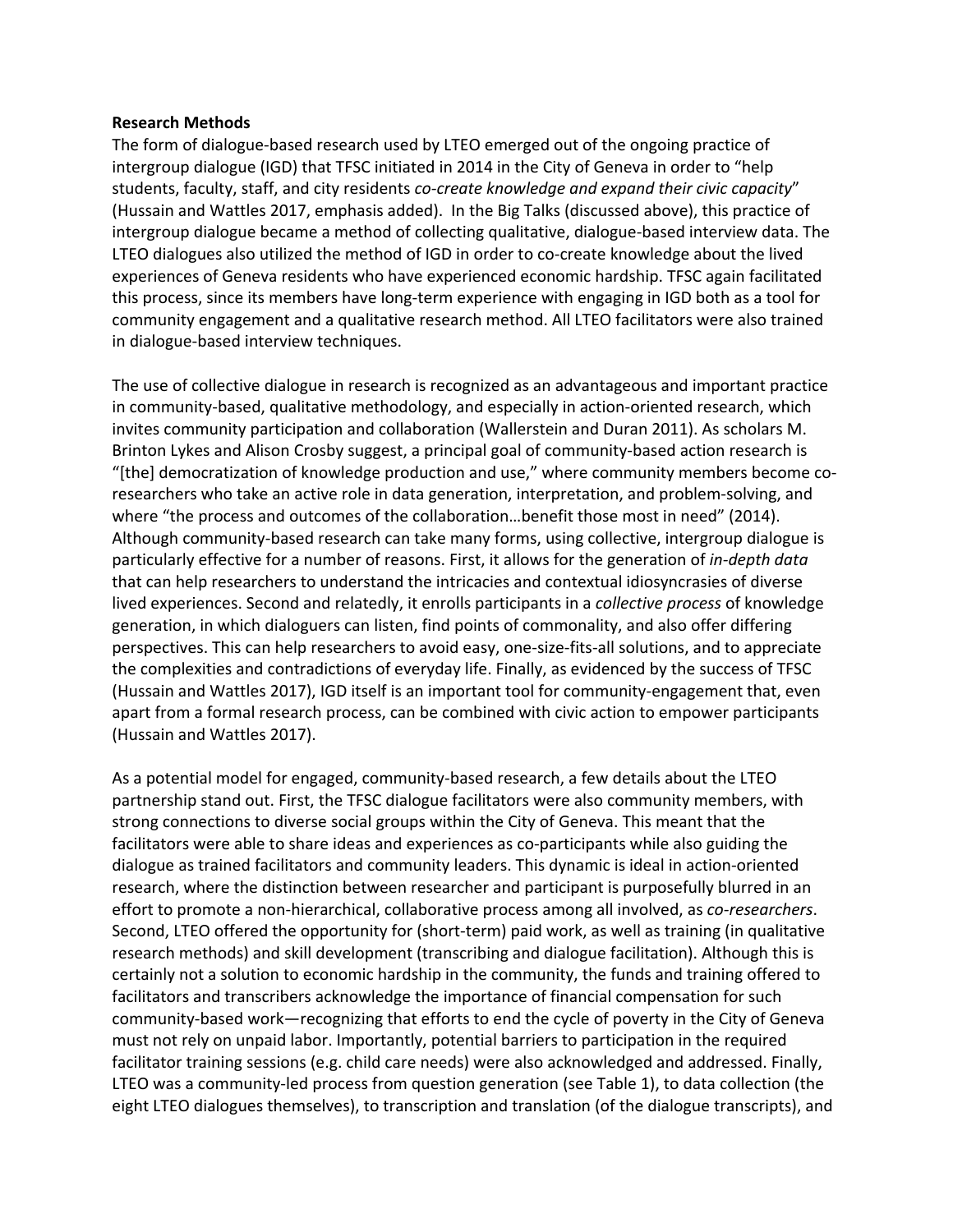even to analysis and interpretation (LTEO facilitators were consulted on a previous draft of this report). Such a community-led process is important both because it prioritizes the needs and concerns of *all* participants and also because it minimizes the chances of "researcher bias," since the process involves many individual co-researchers who are all (differently) embedded within and responsive to various community needs.

# **Jobs, Education, Workforce Readiness Questions**

What has been your experience of work/working or not finding work in Geneva?

# **Housing Questions**

What has been your experience with housing in Geneva?

# **Neighborhood and Community Question**

What do you love about your neighborhood/community? What could strengthen it?

# **Healthy Family Questions:**

What is it like to try to be a healthy person or to raise a healthy family in Geneva?

# **Business and Development:**

- What are your favorite businesses/service provider in Geneva, and why?
- Have you thought about starting a business yourself? If yes, what kind of business and what keeps you from doing it/what stops you?

# **Language Questions (For non‐native English speakers)**

What are your experiences as a non-native-English-speaker in Geneva?

# **Wrap‐up (Closing) Questions**

- Is there anything else that affects your ability to be successful in Geneva?
- Given all that we've talked about, what are some things that you, the community as a whole, or city government can do to improve things for you?

# **Table 1: Questions for LTEO Dialogue‐Facilitation**

Facilitators followed a "semi‐structured" format, where the above questions served as a general (but not strict) guide for the dialogues. Most of the LTEO dialogues touched upon all facilitation questions, although not always in the order seen above. Some participants and groups gravitated toward certain questions or topics more than others. This is an expected and desirable outcome of the qualitative research process, as it ensures that all research participants are able to discuss the matters of most importance to them. Dialogue facilitators were trained to ensure that all participants were given a chance to share their experiences. The eight LTEO dialogues were audio‐ recorded and subsequently transcribed. When necessary, the transcriptions were also translated from Spanish to English. Additionally, facilitators collected demographic data on each participant (summarized above), and also engaged in note‐taking during the dialogues. The note‐taking was meant to amplify key points from the conversation, both at the moment of the dialogue and after‐ the‐fact, to be used as a guide in the data analysis (coding) and interpretation process.

In qualitative research, a code "is a word or short phrase that symbolically assigns a summative, salient, essence-capturing, and/or evocative attribute for a portion of language-based or visual data" (Saldaña 2012, 3). Codes help a researcher to look for common themes or ideas among the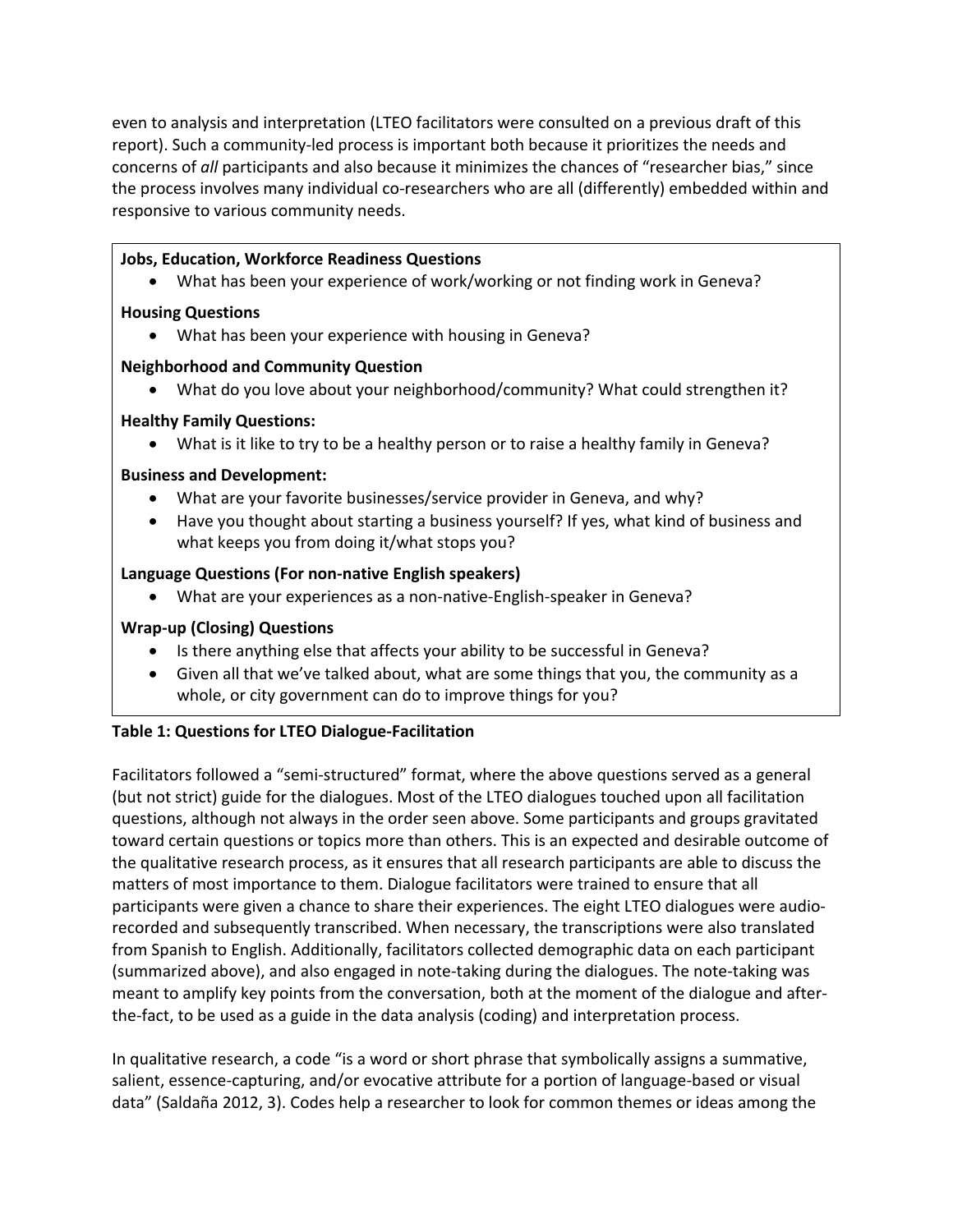transcripts, to identify patterns and connections between transcripts, and to examine a participant's unique ideas and experiences within the multi-faceted contexts in which they are articulated. It is important to understand that codes are not simply counted for the quantity of times they appear within transcripts, and that idiosyncrasies within a transcript can be as important as common themes—especially when they help to illuminate marginalized perspectives (Hesse-Biber 2013).

Coding is not a straightforward or linear practice, but rather one of a cyclical and relational nature. Codes emerge through an iterative process that involves reading and re‐reading the data in light of both emergent themes (those that come from the data) and analytical foci (topics that are deemed a priori to be of relevance to the research). In the case of LTEO, the analytical foci were determined during the question-writing process, where facilitators discussed the analytical relevance of each question-area to the broader objective of enhanced economic opportunity. Thus, the questionareas themselves served as an important lens in the coding process. In addition, codes also emerged from the data—from the themes, repetitions, and connections that arose through the process of reading and re‐reading the transcript data. In total, this process yielded 65 codes, including 16 dominant codes (see Table 2). Dominant codes are codes that stand out, either because of the quantity of repeated instances or the contextual importance of the theme (e.g. in representing a minority position or experience). Dominant codes also tend to be repeated throughout a number of different code patterns, which are broader thematic areas of the data that can be represented or "storied" through a variety of intersecting codes (i.e. codes that frequently appear together in the data).

To present the findings of this research, these codes have been organized into nine multi‐layered and interconnected "stories" about economic opportunity, as is detailed in the findings section below. Although there are, of course, many possible ways to organize coded data, such storytelling can be particularly useful for capturing the rich, interwoven realities of daily life that is so integral to qualitative research. More particularly for LTEO, these stories help to highlight the complex ways that economic opportunity is both supported and thwarted by a variety of mechanisms and conditions within and beyond the City of Geneva. Though each story is told individually, the code patterns demonstrate that these stories are clearly experienced as interconnected, and thus should be understood as such (See Table 3).

active\_bodies; addiction; **affordability**; **attitudes**; capitalism; **care\_work**; city\_gov; communication; **community**; community\_center; context; courtyard\_apts; crime\_safety; disability; discrimination; diversity\_(or\_lack); domestic\_violence; downtown; **education**; empowerment; entrepreneurship; financial\_literacy; FLCC; food; **health\_access**; health\_problems; homelessness; homeownership; hope; hostile\_workplace; **housing\_problems**; housing\_shortage; HWS; individual; infrastructure; job\_satisfaction; **job\_shortage**; job\_stability; lake; landlords; language; life\_course; mental\_health; online; part\_time; physical\_health; police; **poverty\_low\_income**; race/ism; representation; retirement; **segregation**; social\_network; **social\_programs\_services**; stress; support\_network; taxes; tenants\_rights; time; **trades**; **transportation**; undesirable\_jobs; **wage**; workforce\_development; **youth**

**Table 2: LTEO Codes (dominant codes are in bold)**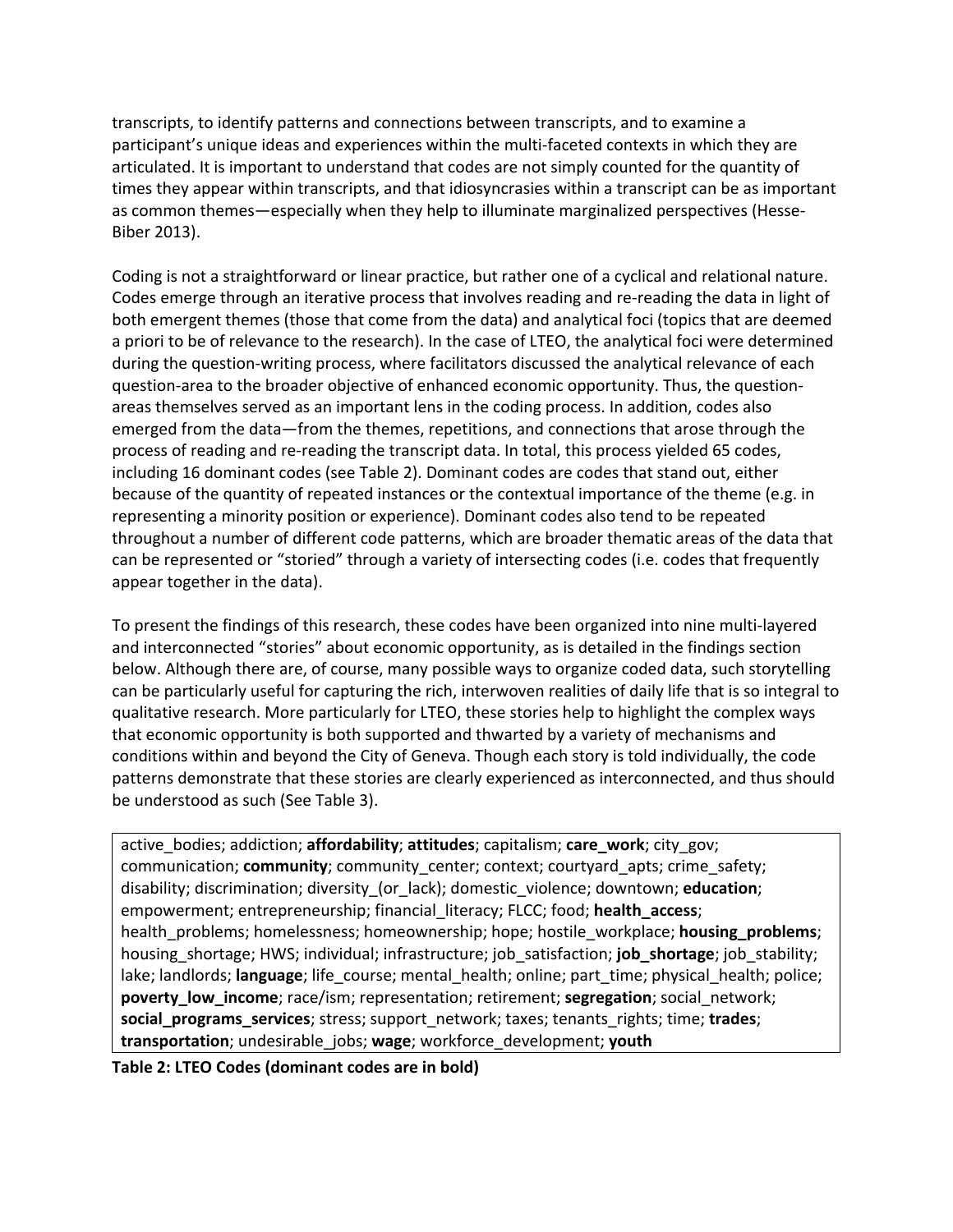## **Findings: Nine Multi‐Layered and Interconnected Stories**

This section presents nine multi-layered and interconnected stories that emerged from the LTEO dialogues (see Table 3), and—wherever possible—directly engages the voices of dialogue participants in the telling of these stories. The nine stories highlight: the continued need for social programs and services in Geneva, the realities of living in poverty, mixed attitudes and emotions about economic (dis)advantage, barriers to adequate housing in the city, varied experiences of community—or lack thereof, the socio‐economic factors that impact physical and mental health, obstacles to employment in the city, opportunities for entrepreneurship, and the need for youth‐ centered spaces and activities. Again, although these stories are told independently for the sake of organization, the codes, patterns, and relevant quotations reveal that they are—in the lives of the research participants—experienced as interconnected.

| <b>The Need for Social Programs</b> | <b>The Realities of Poverty</b>        | <b>Mixed Attitudes &amp; Emotions</b> |
|-------------------------------------|----------------------------------------|---------------------------------------|
| Care work                           | Addiction                              | <b>Attitudes</b>                      |
| <b>City Government</b>              | Care work                              | Education                             |
| Education                           | Discrimination                         | <b>Health access</b>                  |
| <b>Financial literacy</b>           | <b>Health access</b>                   | Hope                                  |
| Infrastructure                      | Homelessness                           | Hostile workplace                     |
| Language                            | Housing problems                       | Job satisfaction                      |
| Social networking                   | Job shortage                           | Mental health                         |
| Social programs (and services)      | Job stability                          | Poverty & Low income                  |
| Support network                     | Mental health                          | Social networking                     |
| Tenant's rights                     | Part-time jobs                         | Social programs (and services)        |
| <b>Trades</b>                       | Poverty & Low income                   | <b>Trades</b>                         |
| Workforce development               | Segregation                            | Undesirable jobs                      |
| Youth                               | Wages                                  | Wages                                 |
| <b>Barriers to Adequate Housing</b> | <b>Varied Experiences of Community</b> | <b>Determinants of Health</b>         |
| Affordability                       | Affordability                          | <b>Active Bodies</b>                  |
| <b>City Government</b>              | Communication                          | Addiction                             |
| Communication                       | Community                              | Affordability                         |
| Discrimination                      | Diversity (or lack thereof)            | Communication                         |
| <b>Housing problems</b>             | Downtown                               | Disability                            |
| Housing shortage                    | <b>HWS</b>                             | Food                                  |
| Infrastructure                      | Infrastructure                         | <b>Health access</b>                  |
| Landlords                           | Language                               | Language                              |
| Language                            | Police                                 | Part-time jobs                        |
| Racism                              | Representation                         | Physical & Mental Health              |
| Segregation                         | Segregation                            | Poverty & Low income                  |
| Tenant's rights                     | Support network                        | <b>Stress</b>                         |
|                                     |                                        | Transportation                        |
| <b>Obstacles to Employment</b>      | <b>Entrepreneurship Opportunities</b>  | <b>Space for Kids and Teenagers</b>   |
| Care work                           | Affordability                          | <b>Active Bodies</b>                  |
| Communication                       | <b>Attitudes</b>                       | <b>Attitudes</b>                      |
| Disability                          | <b>City Government</b>                 | Care work                             |
| Discrimination                      | Communication                          | Community                             |
| Education                           | Downtown                               | <b>Community Center</b>               |
| Hostile workplace                   | Education                              | Downtown                              |
| <b>Housing Problems</b>             | Empowerment                            | Education                             |
| Job shortage                        | Entrepreneurship                       | Empowerment                           |
| Job stability                       | Hope                                   | Social networking                     |
| Language                            | Language                               | Social programs (and services)        |
| Support networks                    | <b>Social Networking</b>               | Support network                       |
| <b>Transportation</b>               | Social programs (and services)         | <b>Trades</b>                         |
| Wages                               | <b>Support Network</b>                 | Youth                                 |
|                                     |                                        |                                       |

**Table 3: Codes/Patterns Organized into Nine Interconnected Stories**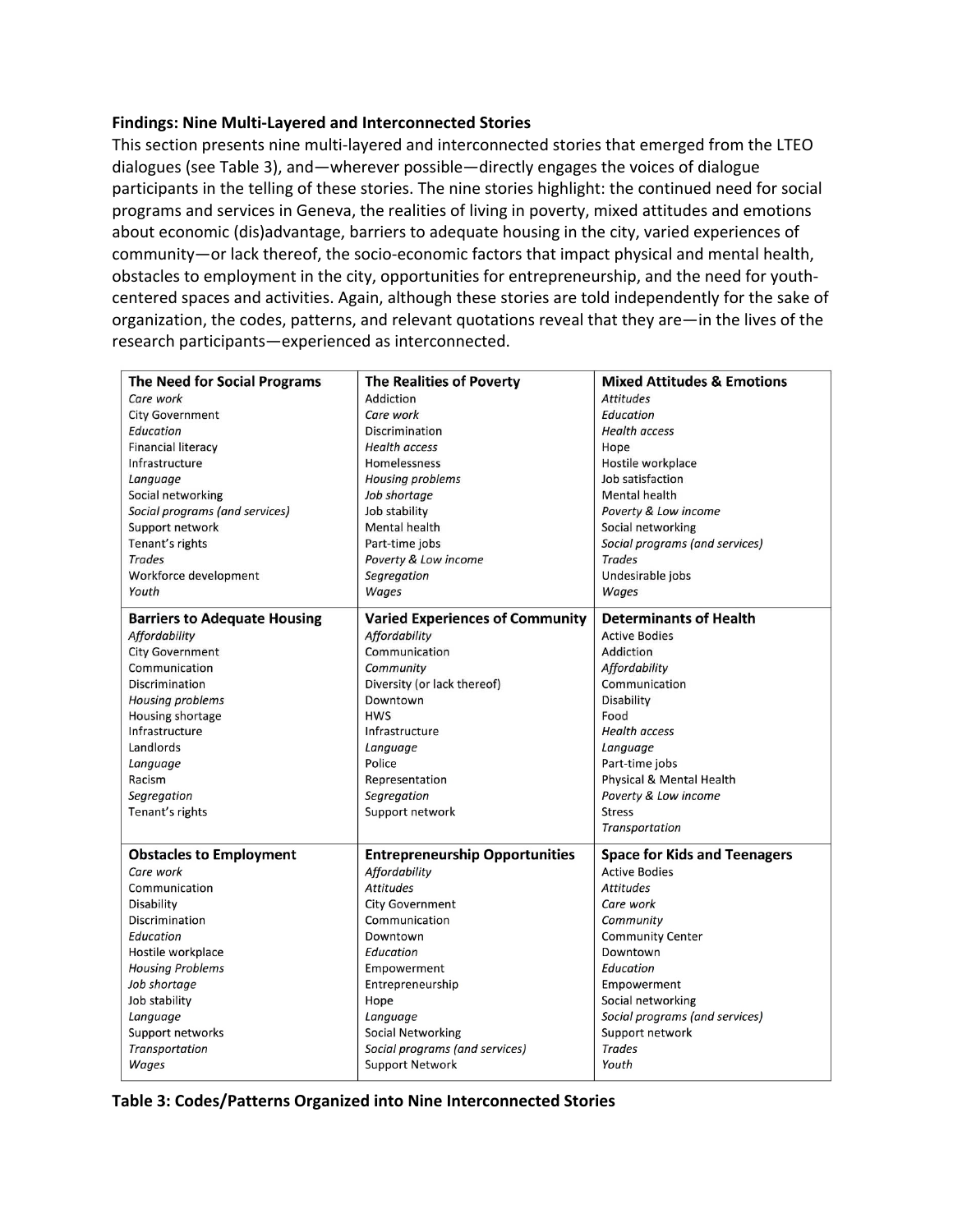## *The Need for Social Programs*

Research participants throughout the dialogues pointed to social programs and services as both vital resources and opportunities for community development and economic advancement. The social programs and services discussed (and imagined) in the LTEO dialogues include both those provided through federal, state, and municipal funds and those provided through private or not‐for‐ profit organizations. Examples of important resources already in place include Head Start, The Boys and Girls Club, Finger Lakes Community Health, and the African American Men's Association. Some participants also mentioned programs that are no longer in existence, but had been helpful in the past. For example, programs that support new moms or help economically disadvantaged residents get to work were identified as important.

"Head Start does such a great job with empowering parents to be advocates for themselves."

"The first…thing that my counselor introduced me to was the African‐American Men's Association. They had a workshop for a couple of days, just getting prepared for college, how to apply to college and stuff, so [that was very helpful]."

"When I was a single mother, I was part of [a social program], I got to be involved, I got to do…a cooking program for mothers that gave them [their] first cook‐wear…. And you know, my mom, that was her place, that was home for her…just being able to learn how to speak English there, I mean that was just [very important]."

"I know there was a program… called Wheels to Work. I'm not sure if that's still around but I actually got my first car through Wheels to Work. And to qualify for that, you had to have a child, or kids, a job to get to…cause that's basically what the program is based on, [and] to be getting like assistance, food stamps...I thought that was a pretty good program."

Participants also identified several opportunities for the development or enhancement of social programs, including programs oriented toward vocational or trade‐based education, financial literacy, and affordable child care for all ages that would be available before, during, and after the traditional work day. In particular, many participants emphasized vocational training as especially important, but also challenging because of the negative stigma associated with trade‐based work.

"Trades. You could start with something as simple as figuring out how to positively communicate to middle school and high school students the positive direction of following a trade. Going to BOCES. I'm hearing from kids that age that they still feel that that's a very negative thing to do. I'd like to find some way to encourage them in terms of pursuing that, if academics doesn't seem to be their thing."

"[We need opportunities for] mentoring either businesswise or trade wise... But that's the way you find out about something is, by having the opportunity to [shadow others.]"

"[We need to] put together programs for our community to teach financial literacy because it is really the key that's gonna lift folks out [of poverty]. We can't continue to rely on Uncle Sam and the government…we gotta get some training. We need to know how to balance a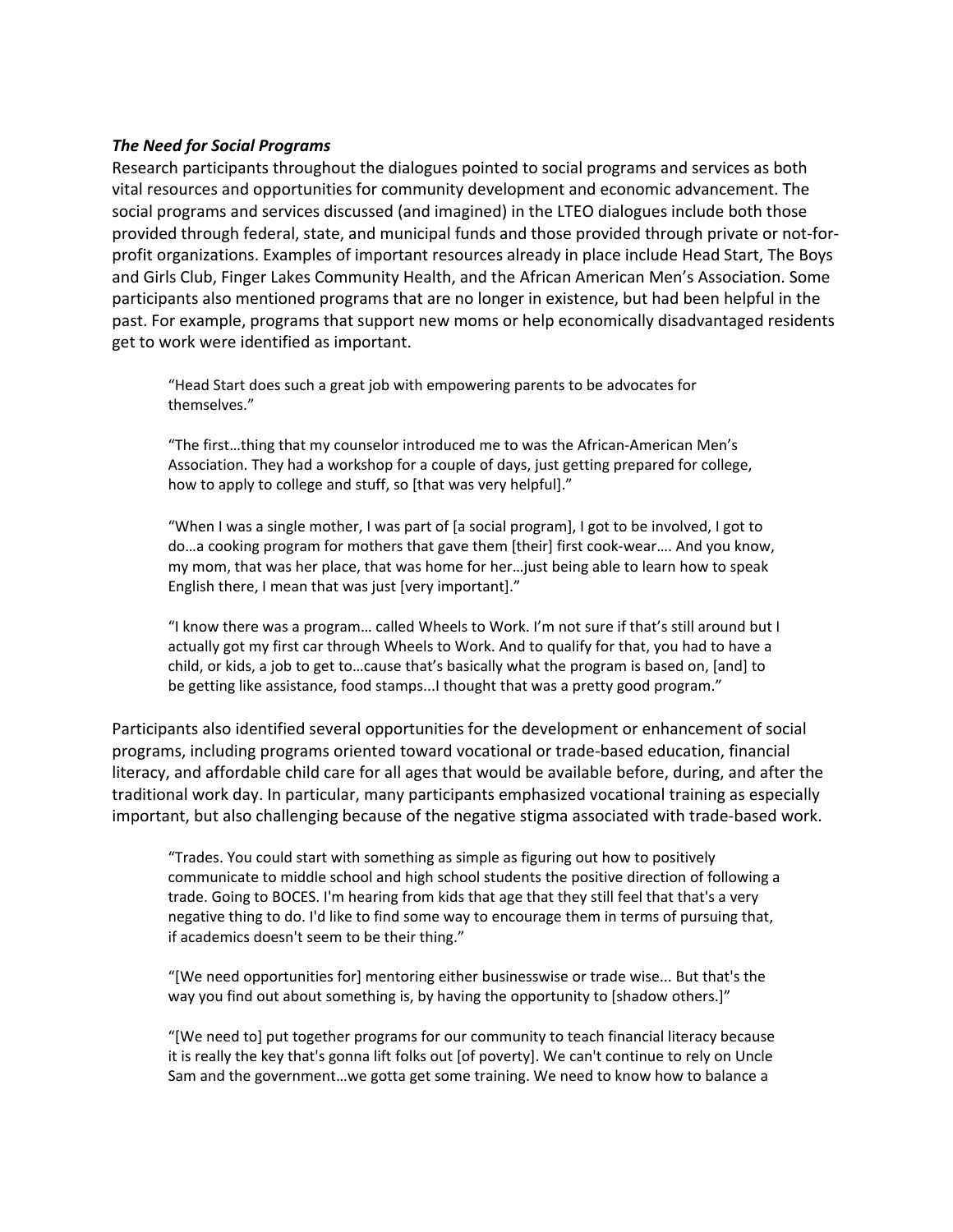checkbook. We need to know how to save some money. We need to know how to put something aside so that we can give it to somebody else when we're long gone from here."

"We do offer evening hours where we are, but not all places do. And so, we think about families who struggle with child care. There's 2 daycare facilities here in Geneva and they close at 5:45. But what about all of the individuals that work those second shifts?"

Many comments also pointed to the need for programs for teens specifically, beyond those that are offered through Geneva High School. Some participants also noted that the "live where you work" program could be enhanced to better serve the low‐income population in Geneva, possibly in connection to vocational/trade‐based education focused on youth.

"[Regarding the live where you work program]. I think the requirements for that would be very challenging for an individual living in poverty, regarding the requirements of what they had to save…Maybe some more could be done around promoting living where you work with different, requirements to try to promote that for individuals that may be more at the lower socioeconomic end."

"So, what about some type of program that incorporates younger people with the businesses, the banks, the whatever, to rehab these [dilapidated houses]. Then when it goes for sale it goes back into the program? Like you get the kids, they get the training, they work with skilled people, they fix it up, then you're creating housing. It's a multipurpose program."

In sum, the "story" of the need for social services in Geneva is a story about both the important resources already in existence, as well as the opportunities that exist for the development or enhancement of programs that could help to address a range of needs in the city—from childcare support at non‐traditional hours and youth‐centered programming, to financial literacy, workforce development, housing renovation, and transportation provision. As some participants noted, there may even be opportunities to address several needs at once. To be sure, the benefits of creatively and collectively addressing these needs are multiple.

#### *The Realities of Poverty*

Many LTEO participants relayed their experiences struggling with low income and/or living in poverty. The cycle of poverty was evident in these stories—for example, many participants discussed the ways that access to housing, transportation, and adequate wages are all related to one another. Residents spoke of the double bind of high rent and low wages, which makes it impossible to save money toward home ownership or a vehicle. This provokes a sense of feeling stuck, which can have residual impacts on one's mental health, stress‐levels, and ability to cope with additional trauma or hardship. In addition, participants spoke of challenges with paying other bills, including food and health-related expenses. As one participant noted, poverty often means food insecurity for families and children. Importantly, these comments came both from young participants and also from those who were older—indicating that those of all ages experience similar, overlapping hardships. Homelessness in Geneva was also a concern for several participants. Read collectively, the quotations below speak to the scope and depths of poverty.

"[We're] stuck in a hole cause we're low class basically."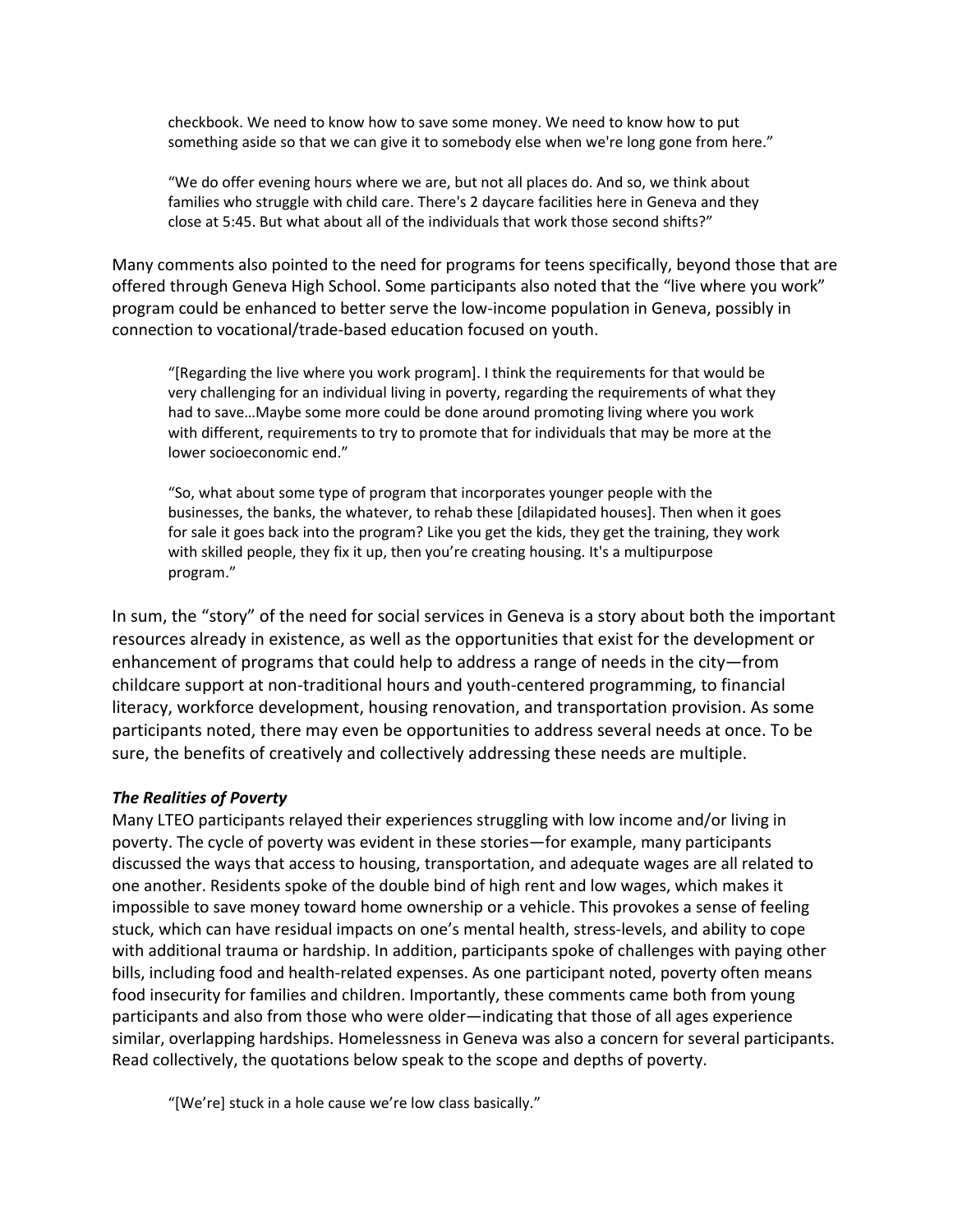Facilitator: "So, do you guys find that, would you say that the rent is high or that your jobs are not paying enough?" Everyone: "Both"

"I'm on SSI. I'm on Social Security, you know, and I try and make my 2 checks stretch. It's really hard, ya know, you get food and you pay your rent, you pay your doctor. Ya know, other stuff comes [up]."

"You know the minimum wage….The salary has a lot to do with it. It's, everything goes out of the paycheck, and when minimum wage doesn't go up, [it's not good],"

"Poverty…is the engine that drives so much of people's desperation, depression, [and] you name it. Domestic Violence and the whole thing. It just, it just drives so much. And, the statistics are overwhelming…it's tough."

"I like the job a lot. It's difficult. A lot more difficult than I thought it'd be. But that's okay because it's something I believe in. The pay is not great. I get paid, I guess a little above minimum wage. Which, you know, is hard… [it] can be difficult to live on. Thankfully I had some saved up and luckily for me, if things really go south, I can just move back with my parents...Transportation, you know for me is a little difficult. I don't have a car. So sometimes I bike or you know, friendly people at work have given me a ride, which works out. I don't think, I haven't looked at it too much, but I don't think the transportation would take me [where I need to go]."

"There's like the family's dependence, you know, like the food programs offered at the schools for the children…when most of the students say I need to come before 7:30am, and leave after like their, after school ends because that's when the snacks are given out... Kids can be like brutally honest sometimes, like they will say what's their situation at home. Right? Like, Mom and Dad aren't there. Or my older sister can't cook yet, so this is what I have for the whole day."

Importantly, some participants also pointed to the existence of a sense of community and a social network among poor residents in Geneva—for example, how neighbors might offer a ride, seek to help one another out, or express concern over another person's hardship. Participants pointed to this as both a reality and something that could be enhanced through social programs or entrepreneurship opportunities. Relatedly, participants also frequently discussed how Geneva is segregated in such a way that large portions of the broader "community" do not know or understand the realities of poverty in the city (this is further discussed in the "Varied Experiences of Community" section). There was a concern that funding and attention given to the downtown area of Geneva has not adequately considered the needs and realities of those living in poverty, and has potentially exacerbated the problem by enabling further segregation via the commercial spaces downtown. (This is a concern that was also previously addressed in the Big Talks report.)

"Well at the end of the day…I always look at [problems in the community] like this. Whatever you're on, wherever you've been…part of your life, it concerns everybody. It could be someone…way up there, I don't got to know them, they don't got to know me, but when they come crossing the street and something happened, trust [me], it affects me. I can't sleep. You know… I'm praying…I'm thinking of them. I want the best for them, you know …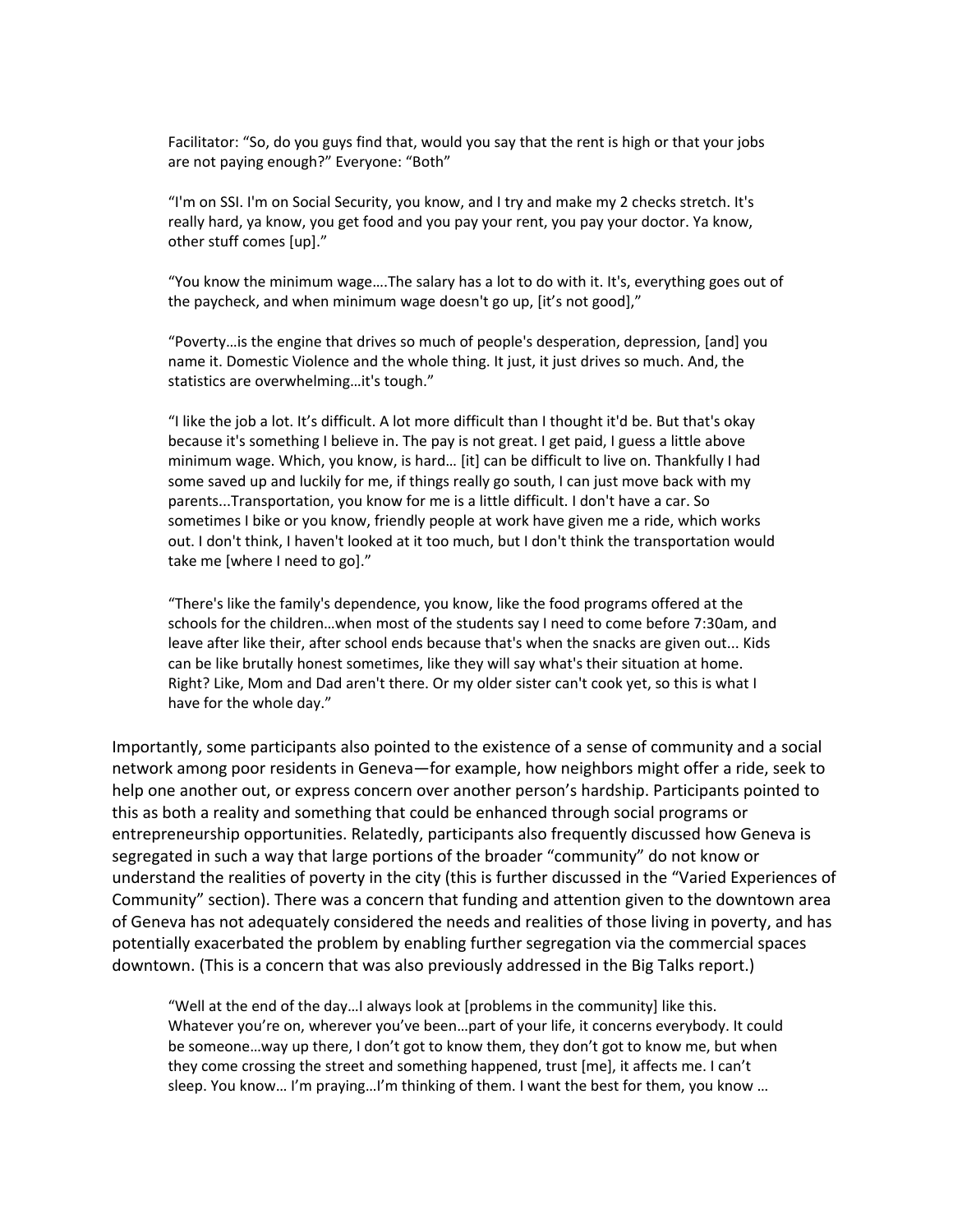so [experience of hardship] affects, it affects all [of us] and that's something [that we can try to improve upon]."

"I've noticed in last couple years, Geneva's really been flourishing downtown. A lot of places are pretty expensive…that's the business models for tourists, [and] that's alright. But I don't know if there's that many spots where you can just sometimes sit down, just have a nice…I mean there are great restaurants around, but they seem to be [for wealthier tourists]."

"Our poverty rate in Geneva is over double of that of the entire county. And yet we aren't serving the people that live here. So, I think about the DRI [Downtown Revitalization Initiative] funds, and are we really then listening to the people that live here? And, you know, when saw…some of the things that got funded and some of the things that didn't get funded, as a resident [who] also lives here, I think that's frustrating."

Ultimately, LTEO participants' comments suggest that the realities of poverty in Geneva are stark and challenging, but also that opportunities for support and change abound. Addressing poverty in Geneva means beginning to disrupt the cycle of poverty that is perpetuated by low wages, high rents, inadequate housing, insufficient transportation, and food insecurity. Many of these issues are further elaborated in other sections. In addition, the comments suggest that addressing the issues of social segregation within the residential and commercial areas of Geneva, and providing spaces for community connection across lines of socio‐economic difference, could help to ameliorate quality of life issues associated with poverty and low income.

#### *Mixed Attitudes and Emotions*

Many of the LTEO conversations revealed a mix of attitudes and emotions surrounding participants' daily, lived experiences in regard to work, family, and social life. It is important to note that while emotion is often overlooked in social research, it is deeply connected to lived experience. Attention to emotion can reveal the complexity of lived experience, and the unpredictable, unexpected, or even contradictory realities of daily life. It can also reveal one's motivations for both stasis and change. For example, one LTEO participant was homeless, yet commented that her life was pretty good, and that she was hopeful for the future. Another expressed both anger and empathy for those who rely on social assistance for financial support—admitting that people feel stuck, but also expressing frustration over their presumed laziness. Several participants articulated experiences of both hope and hopelessness in regard to the realities of poverty. Importantly, these seemingly inconsistent ideas don't necessarily signal a lack of understanding or a faulty perception of reality. Rather, such experiences more precisely reflect the chaotic, messy realities of daily life, and perhaps especially so for those in positions of social and economic disenfranchisement. Recognizing that both hope and hopelessness are part of one's experience of poverty—and endeavoring to understand from where these conflicting emotions emerge—can be important in shifting conditions of socio‐economic inequality.

"I think like with the whole thing with jobs, jobs are there, people tend to struggle with…I don't wanna work twelve hours a day killing myself to make money to get ahead in life, but at the same time, you know, we have to see it as, you know, if you wanna get ahead, yes and you don't have to work twelve hours, but if that's all that's left and you're looking to get ahead then you're gonna have to settle…it has to be in the person to want to work…"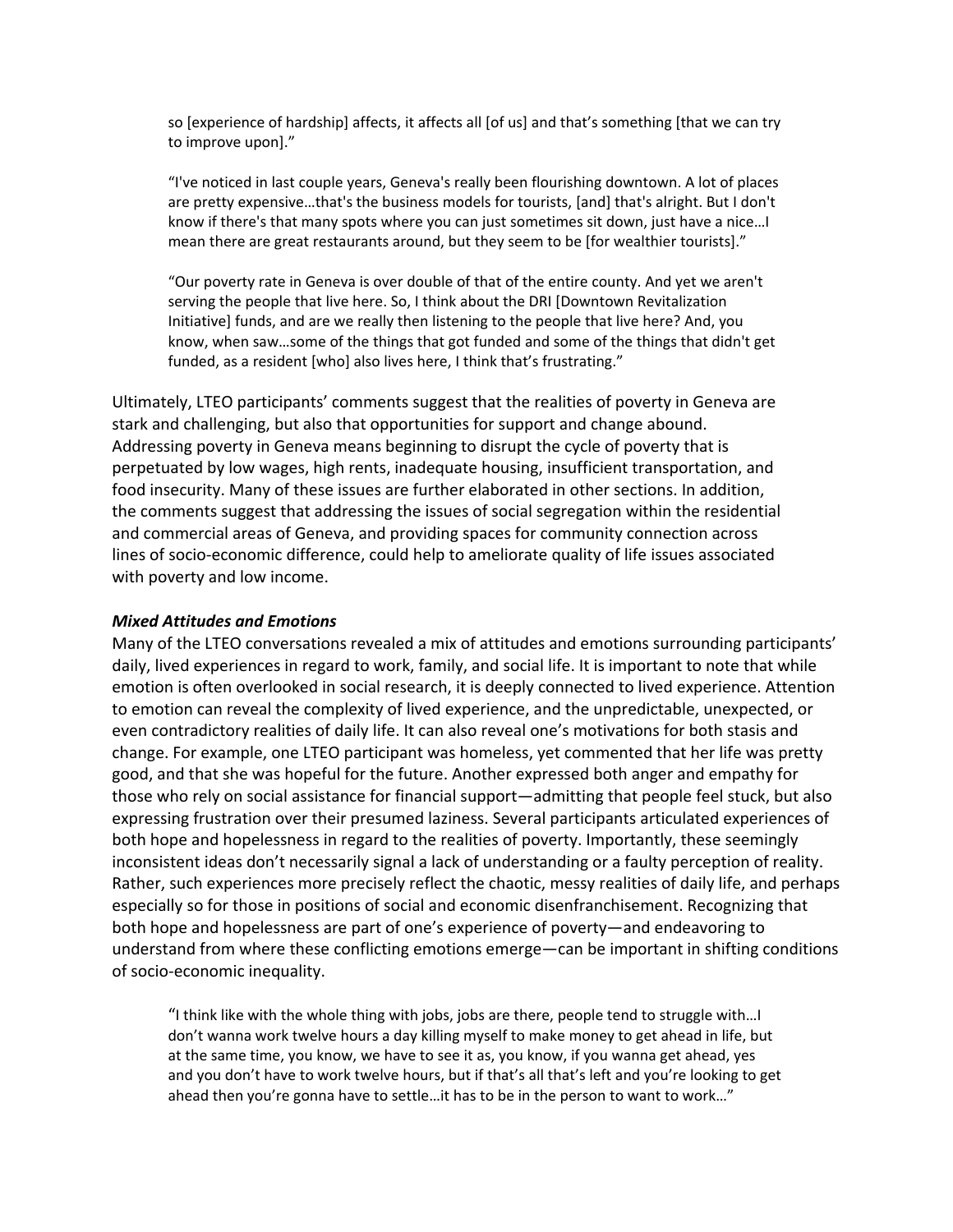"He was saying opportunity; I was saying empowerment. Because you have a community that's been taught to believe that there is no hope, so how do you get people engaged in that first step to participate in those activities when all they've known is that they've been ignored for so long…to figure out a way to bridge that gap to provide the opportunity and also provide a way for the community to engage in those opportunities."

"We're forever renting. And we're forever borrowing someone else's car. And we're forever saying that someone else got the good break and I didn't get it. And a lot of it is due to our lack of being able to handle our finances. And I believe that along with everything, as far as meeting the right people to talk to, as far as your networking and getting your information, there should be local classes taught on finance. To get even families up from the bottom because families are falling through the cracks. Because they don't know how to handle they don't know how to pay a light and gas bill at the same time. And the rent. Because we're taught to go to Wal Mart and you can always put it on layaway. And they're so focused on just living for today. There is no view for tomorrow."

"A lot of things is not being made known to communities… we have some of the smartest kids in our community, but there are certain things that they're not being told. Whether it be the school they go to, the family they come from, or whatever, but they're not being really given the real picture. They're being told, oh you're black, so you know it's gonna be harder for you. That's not always the case for every black child… really when I look at things, I was my own hindrance in my life…I didn't wanna go to college, when I first came out of school. That was my choice. I chose to go after I got married and had kids, and realized I couldn't get the good job until I had the college education. So, now I'm working backwards."

"We have to…take baby steps…they want things to happen overnight and it's not gonna happen overnight. You know, there's just things that have to be, you know worked on, it's gotta go through here, it's gotta go through there, you know. It's, it's gotta go a long way before it, you know, before you get the job done…what I want is…to try and stay strong and try to continue to get out, go to different kinds of meetings, try and get information that I can bring, you know, to other tables and, and just put ideas together…I don't wanna give up, you know this is my home, I love Geneva, you know and I just want things to work out."

As the above quotations suggest, participants have varied perceptions regarding the conditions and experiences that lead to economic (dis)advantage. Some pointed to the need for an attitude change in regard to work, involving both increased confidence and willingness to work long, hard hours, or to pursue the education required to obtain desirable jobs. Others pointed towards the importance of networks of support and knowledge to help people to find a way out of the seemingly hopeless cycles of poverty (e.g. through financial literacy programs, or community engagement). One additional theme related to attitudes and emotion was the "stigma" carried by various professions and social programs, and the need to somehow overcome such stigma in order to bring change to the community. This was articulated largely in regard to trade‐based professions (e.g. plumbing, construction, carpentry, mechanics, etc.) and trade schools (e.g. BOCES). Stigma was also noted in regard to students who attend The Boys and Girls Club, and the neighborhood of Courtyard Apartments.

"They have some wonderful programs there…I mentioned to my daughter I remember in middle school, ya know it would be good if you guys could go there. You could be a positive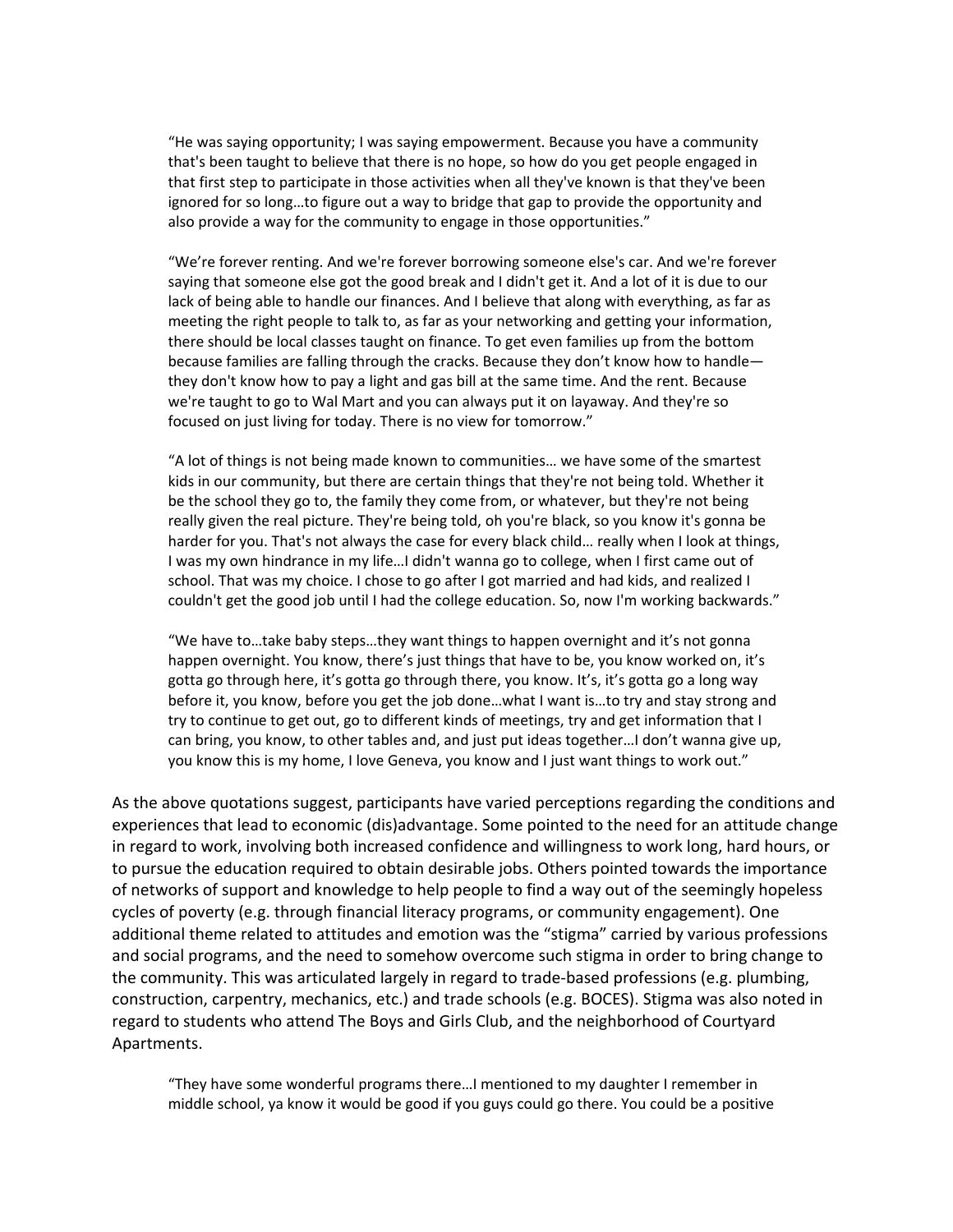influence on some of these kids. Honestly, that's what they need is to be around other kids. Ya know what I mean, and, and, but that's not how they're seeing it. It's these kids and these kids, so how to bridge that. I think that's an important thing we need to have more, or how can the boys and girls club reach out and we can get past what that stigma is, which there is if you go to the Geneva schools, there's a stigma to that. There's only certain kinds of kids that go to the Boys and Girls Club."

"…it wasn't a stigma to go, the ones who went to BOCES, you know they seemed to be [ahead] because they had a marketable skill…you could be a plumber, carpenter, all of these things. And nobody in here makes what a plumber makes…Cause we can't afford boats, we can't afford to take the winters off, in Florida. Plumbers can do that. But how do we get that message, because every young person that I talk to, [they don't want to work trades]. But we have to, how can we reenergize our young [to be interested in vocational education]…Where does that happen?

Overall, participants' comments revealed a range of emotional reactions to different conditions and experiences of disadvantage. More particularly, the comments suggest that attending to these differences may be helpful for understanding how to facilitate change. For instance, given the above comments, it seems evident that recognizing and responding to the "stigmas" that are attached to certain social programs may be important for their continued success. In addition, understanding how and why the cycle of poverty can provoke a sense of hopelessness—as well as the mechanisms through which hope is sustained under such conditions—seems necessary for developing strategies that can effectively intervene in and ameliorate economic disadvantage.

#### *Barriers to Adequate Housing*

Inadequate and unsafe housing, particularly for rental properties in Geneva, is a problem that the previous Big Talks research highlighted as a serious concern for many disenfranchised residents. The data from LTEO again show that this problem has not gone away and has not been effectively mitigated in the two years since the Big Talks. Many LTEO participants pointed to serious housing problems, which impact residents' ability to live in (and raise a family in) an affordable, safe, healthy, and stable setting. Such stressful and unsafe housing conditions can additionally impact one's job status and performance. One term that participants used frequently was "slumlord," referring to the problems that many residents have faced with unresponsive landlords who rent apartments in damaged and sometimes dangerous conditions.

"As far as housing around here…in Geneva there is really lots of slumlords, not landlords. They have you living in a place that they wouldn't even put their dogs in…"

"I actually know somebody that's having problems [her] landlord. He's showing her apartment while she's living in there, offering her apartment for more money. So, now she's been there for eight years or more [years]…and just because he didn't get more money out of her, he started showing her apartment...He doesn't take care of the apartment, and everybody who moved in, nobody had a fire alarm so if a fire would have happened, everybody in that building would have went down. There is an infestation that he doesn't care about…he takes everyone one by one to court. Instead of dealing with the problem, he gets rid of them so that somebody else will get to deal with the problem."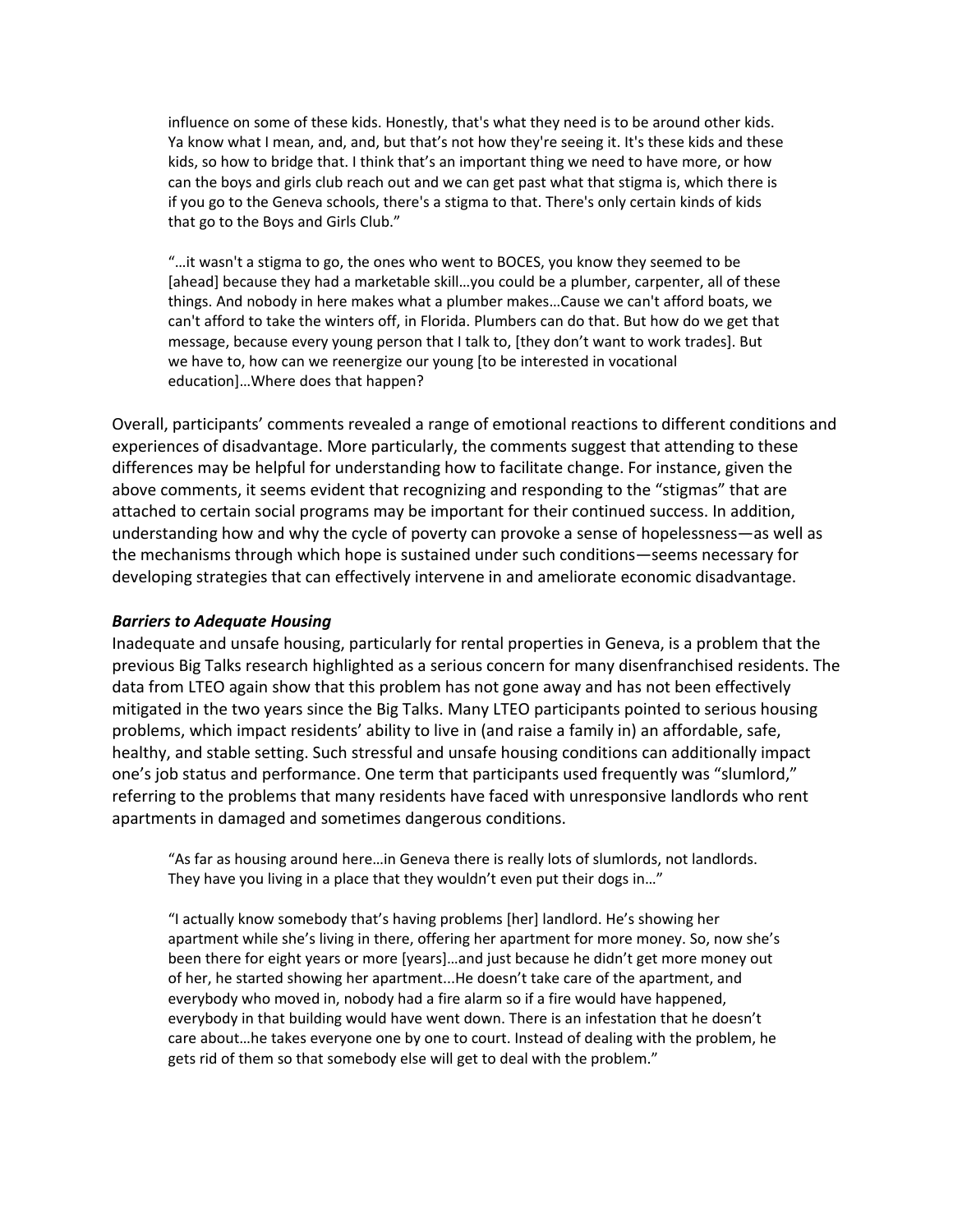"I feel like a lot of landlords could do better as far as renting houses or apartment complexes. I lived in an apartment complex for two years and there was black mold in the apartment before I actually knew that it was in there…like everybody deserves to be treated fairly. [People] wanna be safe, especially if you have kids. (Question: How was it handled?) It actually wasn't handled. I moved out, I called law enforcement and they came. The apartment complex was supposed to take care of the situation. Instead, they just painted over it."

"So, there's that stigma that low income, you have to qualify. Okay? Then the next step up are houses that have been purchased, converted, into multiple dwellings from single houses. And excuse my expression, but, slumlords have taken them over. So, you have folks that don't deserve to live in some of the conditions that they are allowed to live in, via city government and code enforcements that are not enforced. Some of them are fire hazards...And then there's houses that no one can afford. And then there is a percentage of housing that has been obtained, accumulated, for rental to the college students."

Substandard and unstable housing creates unhealthy and stressful environments for living, caring for others, and raising children. Such physically and mentally challenging conditions can also impact one's ability to work. Additionally, another frequently articulated problem was high rent, especially for families, and also in comparison to the relatively inexpensive opportunities for home ownership, which are only available if one has the financial backing to own a home. Several participants pointed to the "live where you work" program as an opportunity for improvement (e.g. by making the program more feasible for low income residents). Student housing was also voiced as a concern for several reasons, including especially the negative impact that (HWS) students tend to have on the neighborhood (e.g. noise, littering, etc.) Some participants also mentioned experiencing housing discrimination based on race or familial status.

"Rent is too high."

"Two or three years ago there was a program that the city sponsored, for first time buyers and that came in and went out just as quick as it came in…. Giving courses on how to buy a house, and they were funding that training. And then also had some kind of stipulation for a loan, or a mortgage. And that came in and went right back out just as quick as it came in."

"Then some of [the landlords]…if you got kids, they don't accept that…I had one bad experience where I called [about] an apartment and the guy, he was an older guy, he lived in Florida and after I started talking to him, like after I told him my name and everything, he asked me if I was Black or White and I told him I was black and he was like, oh well you sound intelligent… So when he found out that I was black, he was like oh well I'll give you a call back. I never heard from him and I kept calling him and calling him and I never got an answer. Then a friend of mine, she tried to rent from him and she told him that she was white so when she actually went there to see the apartment [he found out] she was Black and she never got called back."

"And we've experienced, even with clients, almost them being like blacklisted, where they had a bad experience, especially like some of our domestic violence clients…that victim can no longer then get another apartment in Geneva because they were tied to this incident at this other house. So, they end up on this list that…they're not being rented to."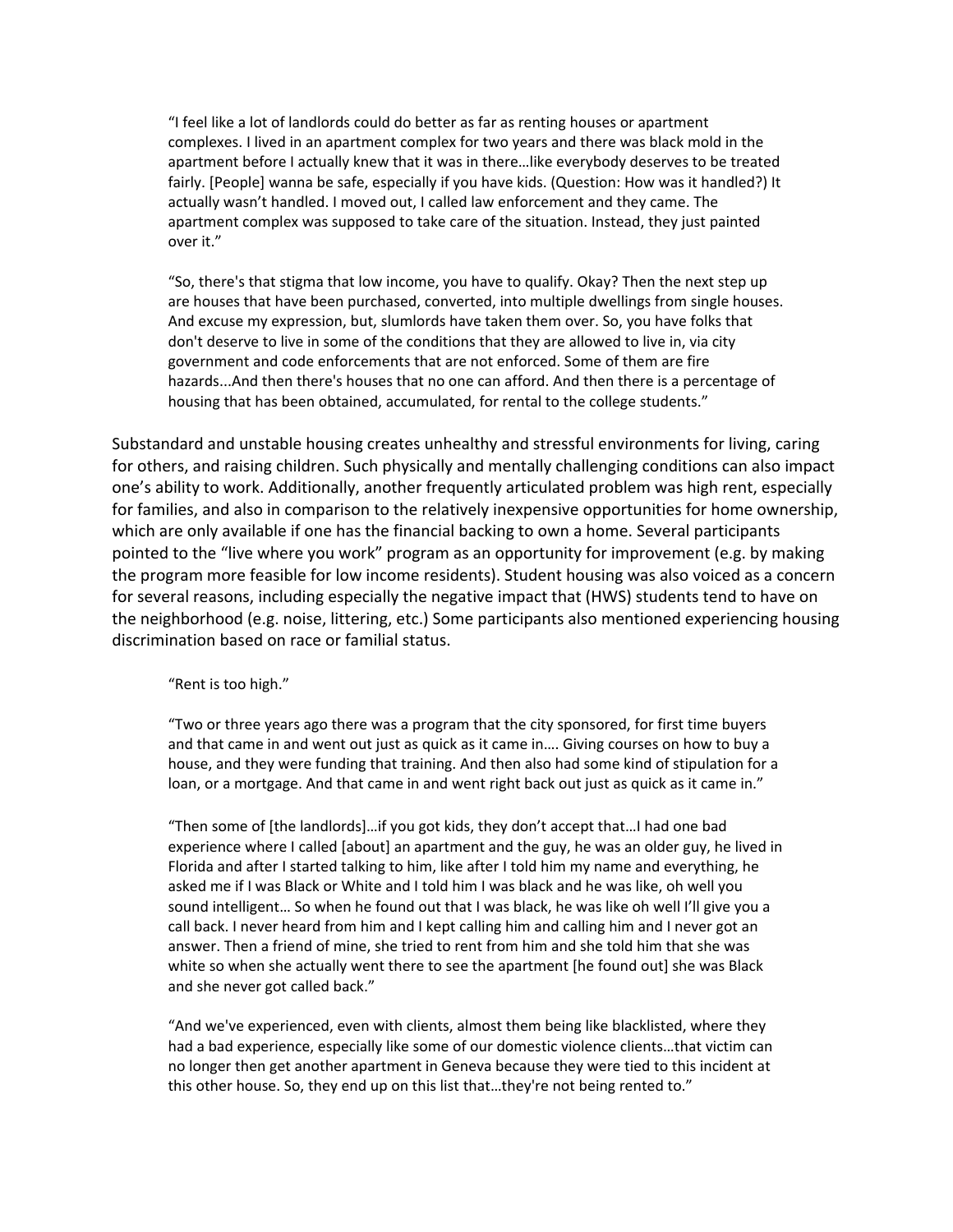"Well I participated in the live where you work program and was able to purchase my home in Geneva. And so that was a wonderful experience for me, because I was able to participate in that program because I work here. However…although that was a very positive experience for me, I think the requirements for that would be very challenging for an individual living in poverty, regarding the requirements of what they had to save in order to get the match. And so, I just think that maybe some more could be done around promoting living where you work with different requirements to try to promote that for individuals that may be more at the lower socioeconomic end."

These experiences are consistent with what is already known about housing in Geneva. A lack of housing for all income ranges, including especially for low income residents, was previously noted in the Downtown Revitalization Initiative (DRI) plan (CoG 2017). The Big Talks research also pointed to issues of housing discrimination, high rent, and financial barriers to home ownership (CoG 2016b). The DRI plan also specifically notes that addressing the affordability of housing will help to empower disenfranchised residents and alleviate poverty-related problems. The need to attend to the deteriorating conditions of housing is also noted in the DRI plan. These data further demonstrate the importance of actions that directly tackle problems related to the condition and affordability of housing, as well as the ongoing experiences of housing discrimination, which are no longer able to be addressed by the Geneva Human Rights Commission.

# *Varied Experiences of Community*

Another set of experiences that weave through the other stories here involves participants' varied connection to "community" in Geneva. In this research, "community" refers to the felt sense of collectivity and cohesion among those who work and live in Geneva. Various participants reflected upon both the barriers and the opportunities for this felt sense of community. One frequent concern, echoing the Big Talks, was how residential and commercial segregation (on the basis of income, as well as language and race) limits the ability of Geneva to be one, cohesive community. For example, many residents cannot financially afford to take part in the social opportunities available downtown (e.g. restaurants, bars, etc.), which can further limit their ability to develop the kinds of social networks that can provide support, mentorship, and economic opportunity. Additionally, some participants pointed toward language barriers, language discrimination, and racism as a barrier to a cohesive community. In these experiences, the financial, language, and racial barriers provoke a sense that the "downtown" of Geneva—including the recent revitalization efforts—is not for low income or minority residents of the city. As one participant noted, issues with transportation also exacerbate this.

"Well I think a concern there is that the local folks…it's an affordability situation. If they don't have jobs, they don't have expendable income to go to those restaurants…"

"Everything is in the downtown area intentionally because this place is so segregated… people who live in charter homes, how are they gonna get there if they don't have a whip?"

"I think inclusion develops community. Okay? As a whole, right now I think, in Geneva there's too many segregated communities."

"One time I went to buy something at Lowe's and I told [a man] that I only spoke Spanish and [he] said, how many years have you been here…[I said] I've been here many years, more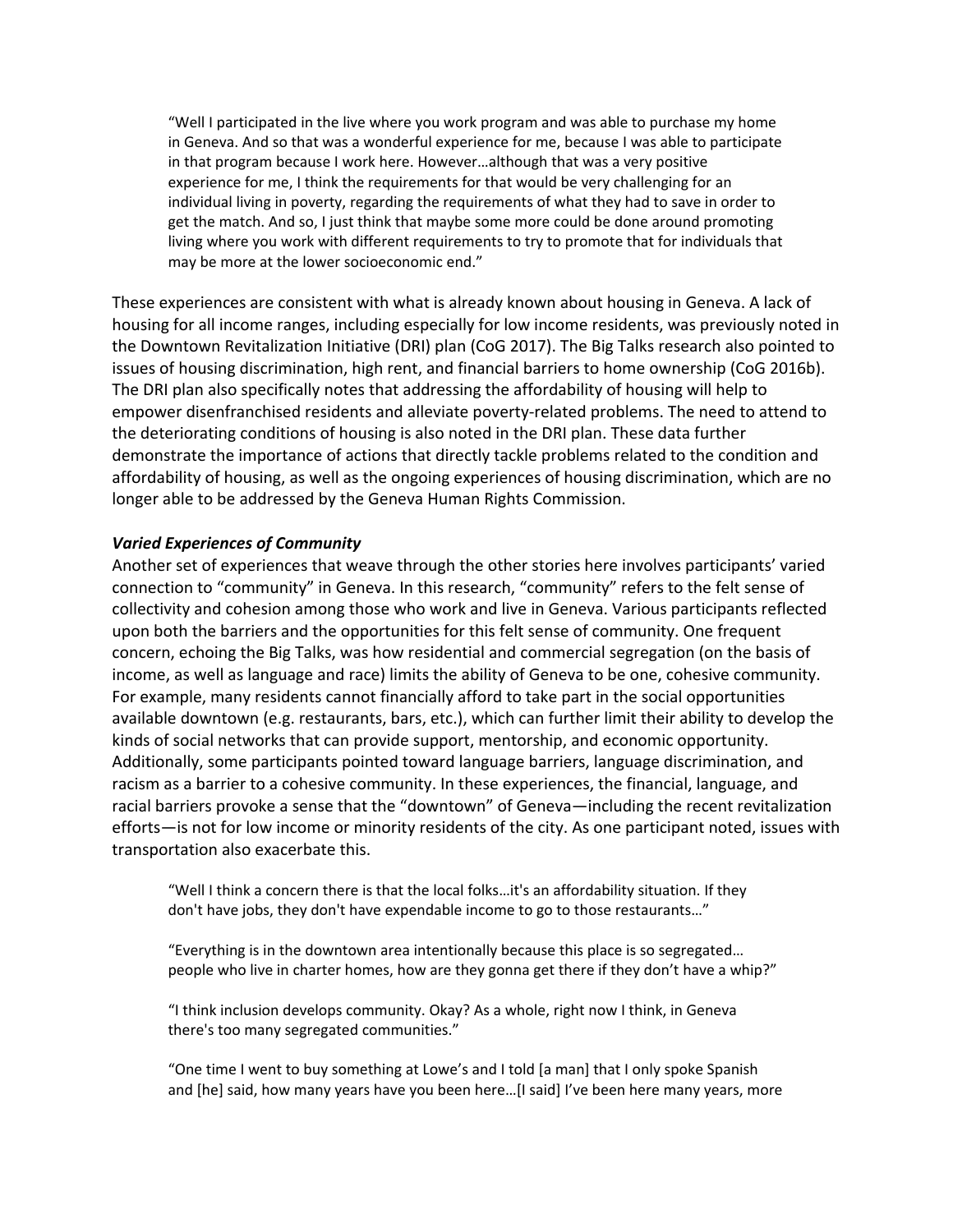than twenty years. [He said] You don't speak English?... my wife [was in] Mexico six months and she came [back] speaking Spanish and I [said], yes but I am not your wife."

"Here in Geneva, we've got a… food and wine industry that's burgeoning and really starting to progress. Downtown is starting to kind of revitalize itself, but yet who are the folks that have those opportunities? Largely, it's not folks that look like us [people of color]. …So, while I am encouraged to see what's going on in downtown, I'm discouraged by the fact that we are not necessarily present in what's going on downtown…people need to see themselves reflected, or people need to see themselves as important enough to be invested in."

Another common concern was the (often) negative impact that HWS students can have on the Geneva community, including those who rent within the city, as well as those who walk through Geneva to frequent bars and restaurants. Several participants shared the perception that the downtown area is specifically geared toward HWS students, as well as to tourists, rather than to the needs of the local community. A few participants noted that HWS students are rude to local residents, and do not have a sense of responsibility to the Geneva community (e.g. in terms of noise levels, littering, or respect for those around them). One noted that the tax‐free status of the Colleges does not help Geneva. Several participants also voiced a sense of disconnection from the HWS campus and the activities that take place therein.

"Something…else that I find is an issue is, on the weekends when there's the downtown rush of college students, when they're coming back from the local bars and breweries, etc. they are very rude at the pizza places getting food… A friend of mine, she is a woman of color, works at [downtown pizza place] and she has very negative experiences every single weekend during her 10‐4am shift with the college students that are there rushing back to catch the shuttle and get back to their dorms."

"[I have seen] belligerent alcohol use [with HWS students] and a very disconnected sense of where they are. What I find is that it's an excursion, we're going downtown and this is for us. It's a total disregard of [the] Geneva people that live here...It's a complex they have where they're very entitled to every ounce of land that they walk on. So, there's a huge disconnect between the colleges and the community and I think it's really, uh, creates a lot of negative impacts for community businesses."

"Everything is towards the college. I mean, they cater to the college."

"You know at Hobart, they get a lot of land tax free. Everything they build, they're building buildings everywhere. All tax free. And that's not helping."

"I mean I feel afraid to walk into HWS sometimes."

Importantly, LTEO participants also pointed to some of the important features that enhance the sense of community in Geneva—for example, Crusin' Night, Geneva Reads, and other community events. Several participants suggested that we should look towards such events as models for community development.

"And the good thing about Cruisin Night, not to belabor it, but there's an opportunity for different agencies, service agencies to be there and be present. Geneva Reads handing out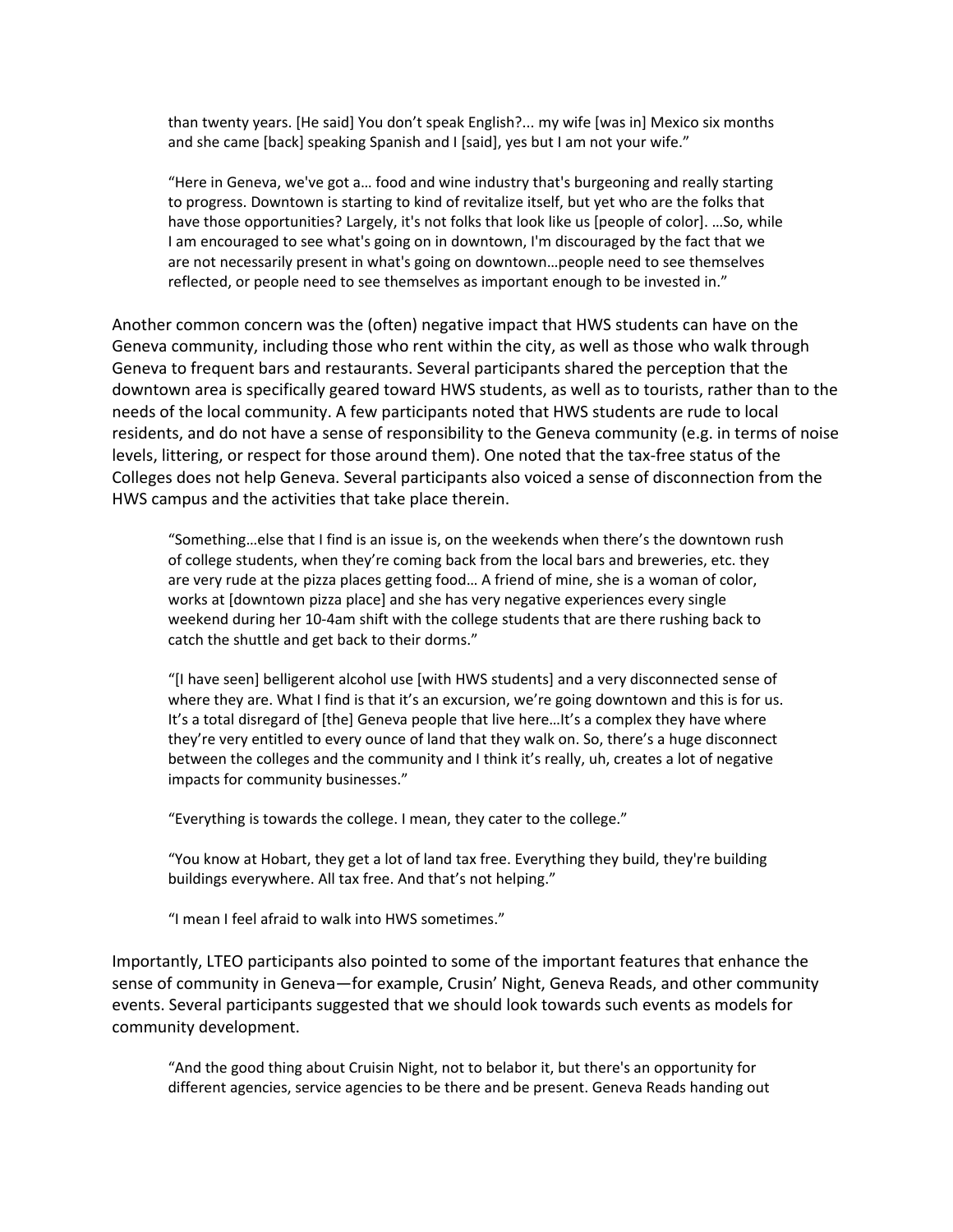books to kids, to all children, ya know, just here's a book. And the looks on these kids' faces, and parents faces. Very appreciative."

"Well, Geneva as a whole, I feel like there is something always going on and something for everyone to always get involved in so you can't ever say that we're a boring community…because there is something for us to always interact with one another…"

Ultimately, LTEO participants' experiences reflect the importance of a cohesive community. Segregation and other barriers to connection limit disenfranchised residents from building supportive social networks, which can lead to feelings of isolation, anxiety and depression. This experience was particularly prominent for Latinx participants, who felt that both language barriers and racial discrimination limited their connection to the Geneva community. These limitations, in turn, have also impacted their ability to locate economic opportunity or to succeed in entrepreneurial undertakings in Geneva.

#### *Determinants of Health*

A physically and mentally healthy workforce is a prerequisite to economic advancement. Accommodations of physical and mental difference are also important to ensuring that all residents are able to take advantage of economic opportunity. The decision to include questions about health in the LTEO dialogues came about because of a recognition of ongoing issues of physical and mental health in the community, and the way that these issues negatively impact the lives of disenfranchised residents. Indeed, LTEO facilitators noted that some potential participants were unfortunately too anxious to even attend the talks. The participants who did attend covered a wide variety of topics related to health, including healthy food procurement, transportation to get food and other necessities, opportunities for physical activity among children and teenagers, mental health and addiction problems, access to medical and dental care, maternity care and child care, and language discrimination in a medical setting, among other topics. The affordability of health‐ related activities, services, and goods was also noted as a concern.

"the cost of…fitness facilities like the YMCA, to have a family plan is also very expensive. It would be nice to be able to see where your family could go enjoy time together, that wasn't so costly. And I know a lot of like the additional add ons, like your child being able to participate in T ball or baseball, or, to take an extra class is additional funding on top of the regular monthly rate. That's sometimes too much."

"We don't have the ability to collect Medicaid at this point. So how do you work with an individual that needs mental health services? [And] they can't really afford a copay, even if the copay is fairly low. It's different going for a mental health service once a week for \$20 then it is for me to cough up \$20 to go to the doctors once a year. So, I get that copays and just funding in general, is a challenge. And they'd rather use that \$20, even if it's the lowest copay that we have, to provide food for their family or another need or want, than for their own mental health services. So, I, that's my thoughts on mental health."

"Childcare is so expensive. Probably almost three quarters of the kids that go [to a daycare facility] receive DSS funding and support. Childcare is a huge issue. The benefit on the childcare end is, at least for my children's daycare, they cover the cost of food and they do formula. And formula's very expensive. So, to have a childcare site that does pay for formula does save families money."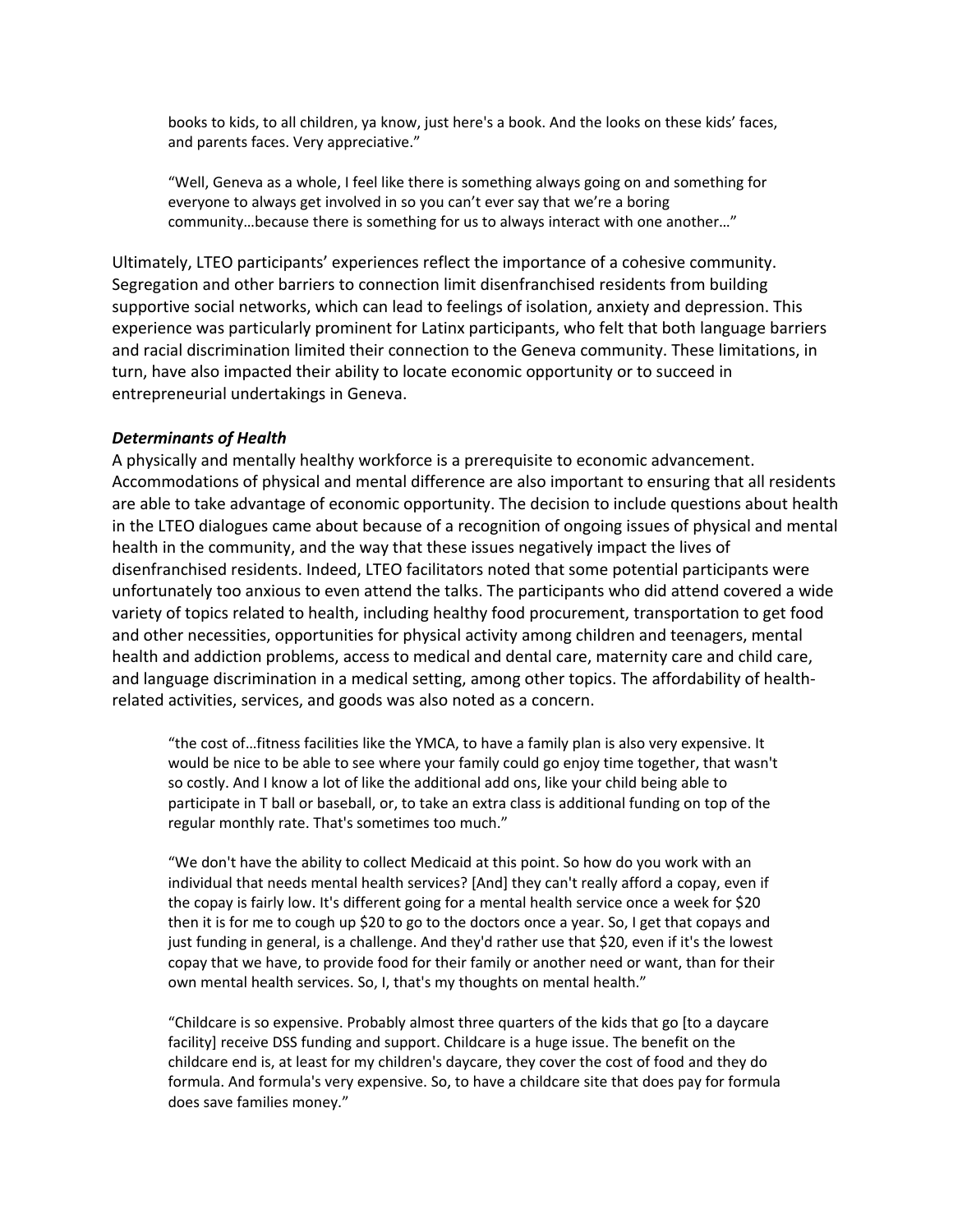"They [health practitioners] treat [you] badly for not knowing the language."

"I have a quick comment on the health care stuff. I just had a child and Geneva got rid of the maternity two years ago. So, if you're a young family thinking about moving to Geneva or want to have a child in the hospital here, you can't. You have to go to Canandaigua, you have to go to Rochester."

"I think like with the thing with the heroin epidemic…I've experienced it with my best friend. It's hard to judge and to say, to say that, you know, it's hard for them to get the help that they need cause unless you have been a drug addict, you don't know. Like I can't tell you, I don't know what it is to be a drug addict, I don't know what it is to be around all of that stuff and you know my friend kept quiet…You can push and push and push and say yes and point to information, there are plenty of programs but, being an addict, you can't, they don't function, they don't do anything. So it's kinda hard, it's hard."

Beyond the problems discussed above, participants from one LTEO dialogue also pointed to the importance of Finger Lakes Community Health in providing quality medical and dental care for low income residents, including migrant laborers.

"Medical [access‐wise], I think Geneva's in pretty good shape…Because of the community health…And community health also helps to provide a lot of the dental… It originally was created to serve a lot of the farm workers. You know, I mean, I guess it came from that. And, it has expanded to serve‐ (Question: do you see that as the main way that a lot of low income people are accessing [their] general health needs?). Yes. I think it is."

The above comments suggest that the physical and mental health status of Geneva residents is a central part of their day‐to‐day lived experience, and furthermore, that the health status of Geneva residents can also have an impact on their ability to work, engage in the community, and pursue economic opportunities. For example, several LTEO participants pointed to disability and chronic illness as a reason for their inability to work, and/or as an obstacle to their mobility in Geneva. Thus, attention to the financial, linguistic, and social barriers to good health (including issues of disability accommodation) is crucial to the promotion of economic opportunity.

## *Obstacles to Employment*

Almost all of the LTEO dialogues centered on employment, including topics like job scarcity, hostile workplaces and undesirable jobs, poverty wages, the importance of child care, positive and negative work experiences, transportation to the workplace, and language barriers to employment. Many participants agreed that there is considerable need for full-time employment that pays a living wage, and that the shift toward part‐time, minimum wage service jobs (in Geneva and elsewhere) has serious negative impacts on low income residents. Several participants encouraged the city to attract more jobs, including manufacturing and industry jobs. Other opportunities for growth lay in the areas of education (including both vocational training and the path to college), support networks and mentoring of youth and young adults, communication about social programs and workforce development programs, language classes, and attention to issues of transportation.

"Well, [name] was saying that she met a woman who just recently moved here from Puerto Rico and was having a tough time finding a job due to the language barrier and you know,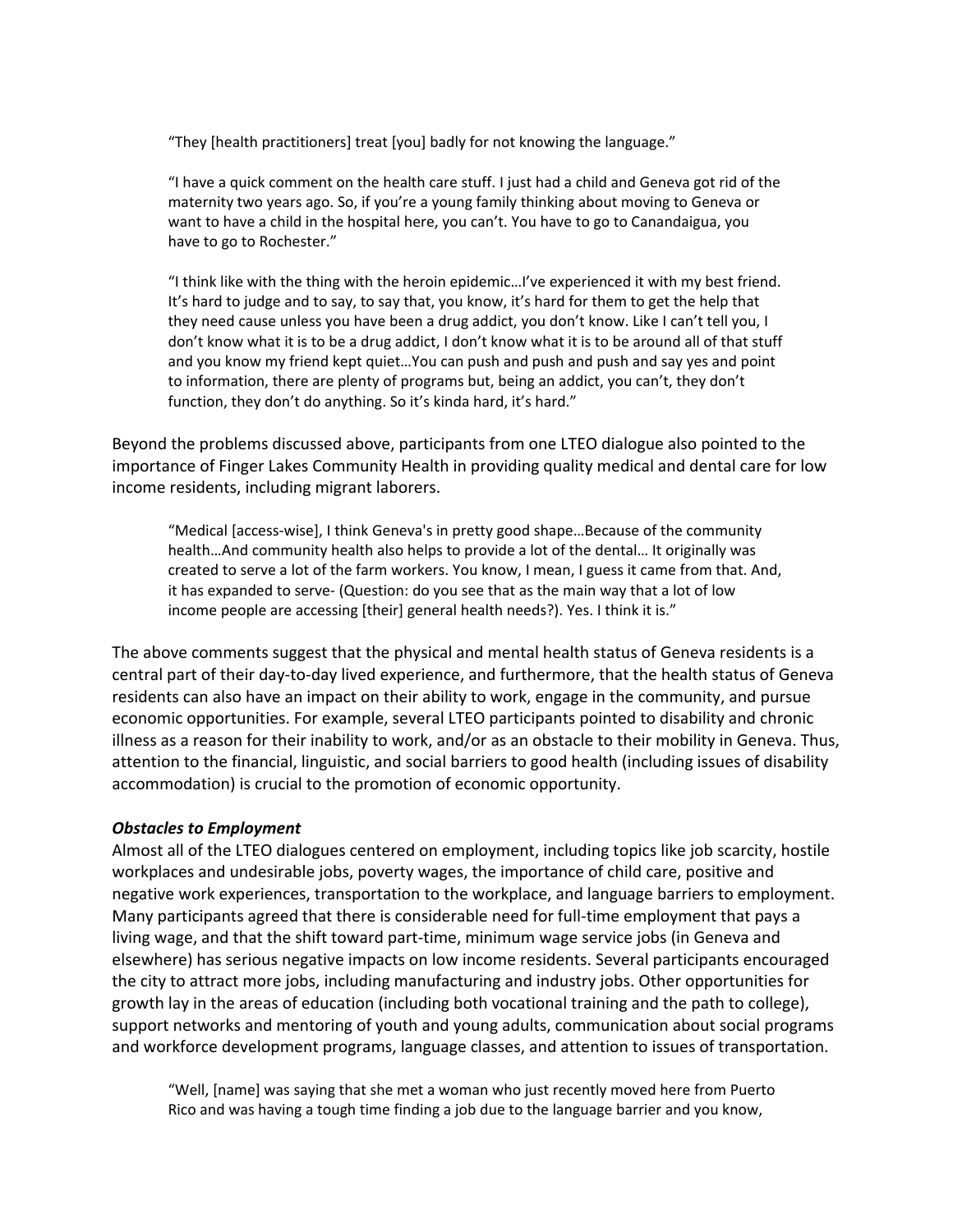jobs are hard to find and if you do find a job it's not always gonna pay enough, and it's gonna be a job that's tough and, all that together makes it a struggle."

"The jobs that I did, I did not like, but I had to do the jobs to get to A or B, to have the things that, that I desire, you know even if I did get the things that I desire, I still had to have that job…Mainly because of lack of education, dropping out of school in twelfth grade, it was only February for me and that is not something that I wanted to do but I had to do it anyway, you know, to live…I think that education is the key to life and that you really need that education because if you, you know, because it's different places that you go, it's different things that you're seeing and…you wanna know what people are talking about…If you don't stay in school for that, you're gonna be broken in some parts."

"Okay, this is [name] and I was telling [name] we need real jobs, not the fake jobs we have like Wegmans, Walmart, McDonalds. We need real jobs, people that can plan their lives and raise a family on it. I just worked 96 hours a week and I got paid almost nothing."

"I would push for manufacturing [jobs] of some sort."

[My work experience has been] pretty positive for the most part. I worked for 14 years at a pizza restaurant. And I had to resign there about 5 years ago because of lack of work. But it was a great experience and virtually everyone, the paying customers and the people that worked there, was really class people. It was a great experience. It's a bummer I had to leave."

"The only problem is I have to commute a lot. I have to bicycle to take the transit bus. This is, once I get a car on the road that'll help a heck of a lot."

Several LTEO participants emphasized child care as a significant issue in regard to employment. Some suggested the summer months, when children are out of school, can be particularly challenging. Other participants pointed to the need for more affordable child care options outside the traditional (9‐5) work hours. To be sure, for many families, child care is a significant obstacle to finding and maintaining employment.

"And summers are very difficult for families, because there's a limited number of places. Look at the Boys and Girls club, and the Y. And summer school…it doesn't cover everybody and if you're not really on top of it and get your child into one of those programs, then in the summers you're really struggling. And, and for some it's the difference between not being able to work and work."

"For me more than anything my kids [are what have held me back in employment]. Because the day will come when they grow up, because just imagine, if I get to the English class, I am going to be able to work, eat fast, and go to the class. That is what has detained me the most, my kids. But thank the Lord."

Overall, the LTEO participants were eager to talk about their experiences with employment. Their comments point toward both problems and opportunities for change. Participants suggested that language translation services could help non‐English speaking job‐seekers to find appropriate work opportunities. Others expressed frustration over the lack of year‐round employment in Geneva, suggesting that many job opportunities only offer seasonal work that is oriented toward the tourist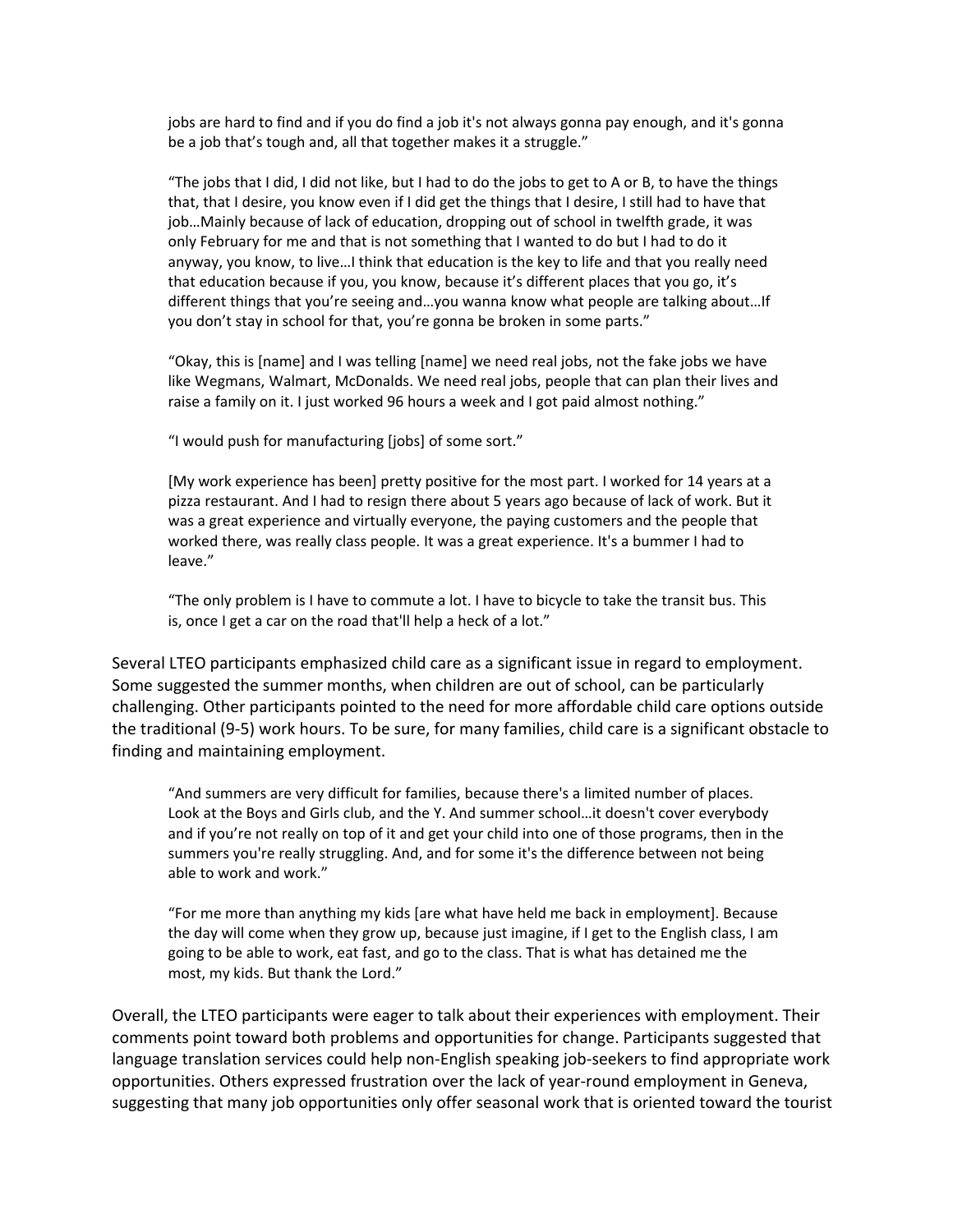economy. Still others pointed toward the need for vocational training. Many participants went into depth with their own particular employment histories, and many lamented the increasing trend toward part‐time, easily‐replaceable labor. More particularly, there was a sense among some participants that the city enabled the transition to part-time work, because of the focus on visitors and the tourist economy. Some participants were also particularly concerned about the agreement (payment in lieu of taxes) that Geneva Industrial Development Agency made with Guardian Glass, which several participants saw as selling out the public good. Taken collectively, these experiences and perceptions serve to heighten a sense of distrust and alienation. The lack of a functional human rights commission to adequately deal with issues of job (and housing) based discrimination also deepens these negative sentiments. Some participants articulated that there seems to be no way to hold people accountable for unethical employment practices, and no adequate resources to deal with the many barriers to employment that people face on a daily basis.

#### *Entrepreneurship Opportunities*

One of the future‐looking questions from the dialogues focused on the possibility of entrepreneurship in Geneva. The conversations surrounding this question tended toward a mix of both identifying obstacles to entrepreneurship and discussing dreams as well as plans already in motion. Some participants pointed toward the need for business-centered education as well as networks of support and mentorship within the community, through which a new business owner could learn the ropes. Others mentioned the importance of grants, business partners, and willing employees, and noted that high rents in the city make it challenging to run a successful business. More generally, several participants emphasized the need to encourage the success of local, independent, small businesses in Geneva. Like the Big Talks, some participants sensed that the microenterprise grants and other financial and logistical support offered by the City of Geneva was meant for certain types of businesses and not others; more specifically, these participants sensed that businesses geared toward minority residents would not be welcome or supported.

"She was talking about the small businesses and how she wants to see more support of the small, local businesses and she thinks that [there's a lot of] people with the potential to make it work, [and] they have the brains to make it work but not the funds. So, to work on getting like that kind of grants…to make it happen. Make more small businesses in Geneva."

"The rent is too high for businesses to open up now…and that's why a lot of businesses flop."

"I used to own my own business here in Geneva…and my biggest problem was nobody wanted to work and I used to start guys off at twelve dollars an hour and we used to do a lot of state work which was twenty dollars plus, but nobody wanted to work. And I would even furnish gas for the cars to come to work or go get them and I finally sold my business because I just had enough."

"You know I grew up around people that had those middle management jobs and upper management jobs and things like that, but there in that little area we lived…a lot of us felt like that's not something that we can do, ya know? And now myself, being in upper management, I realize that, ya know, all things are possible. But there's a lotta people who don't have that confidence or understanding because of the lack of education."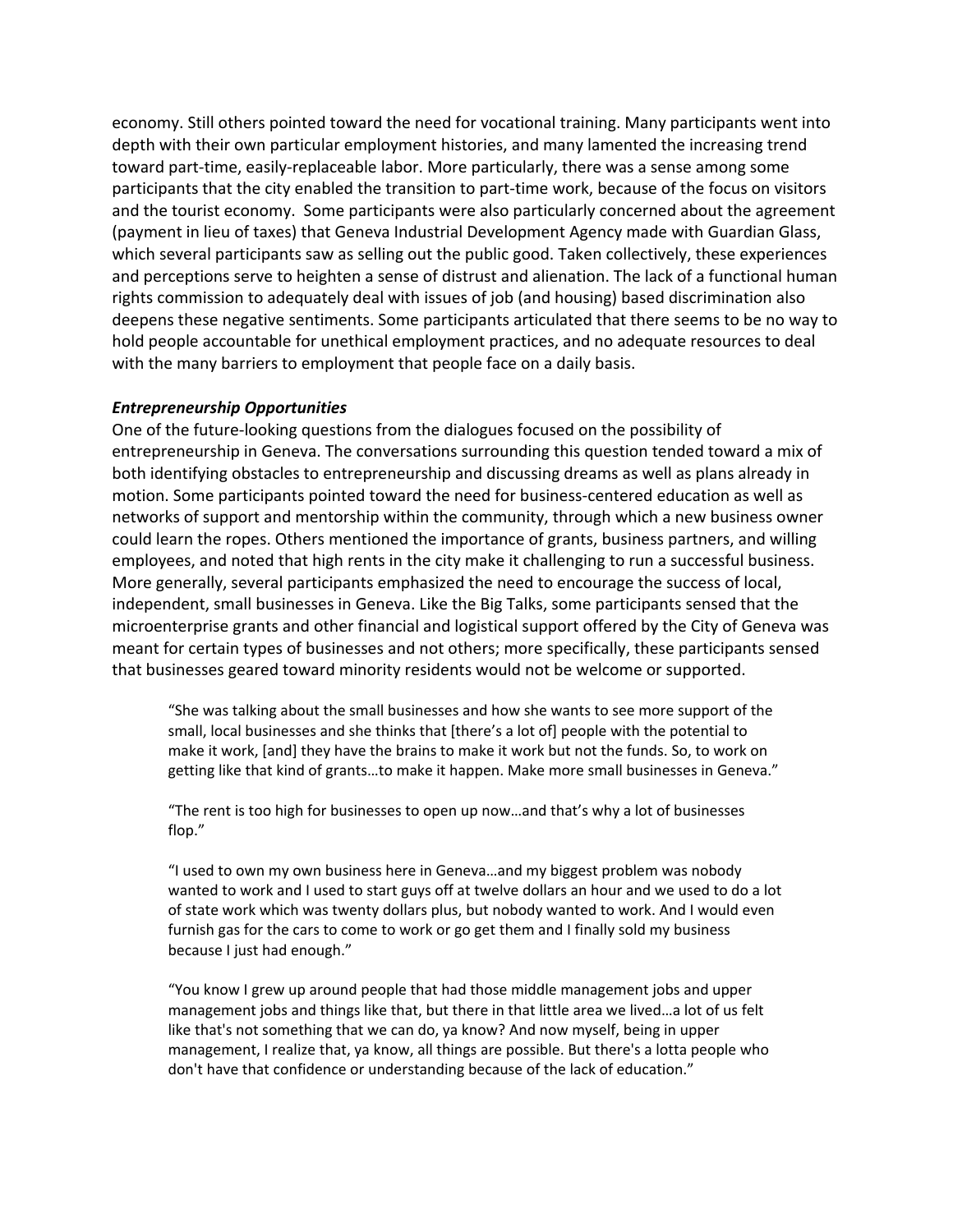Many LTEO participants shared ideas for future businesses (or those already in‐the‐works), including a restaurant, a clothing store, and a beauty store. Several others shared ideas for mentorship-related social programs or social network development that could encourage business ownership, especially among those with little business experience.

"If I were to start a business, it would be like name brand clothes, but I'll bring them down [from] present marks so that way the people that wasn't able to get it will be able to have it."

"As [for] starting a business, I do plan on starting one in the near future. My husband is a chef from Mexico so he loves to cook and so that's something that we're definitely, you know, will take advantage of...it's something that we're definitely doing in the next year so, it'll be a Mexican restaurant."

"I can't say that I have a favorite business. I'll go anywhere once or twice and just try and support somebody's business. I started my own business and it's called [Name of Business] where I sell eye-lashes and makeup and wigs and stuff like that."

"I thought about [starting a business]…I just thought that it would take so much, like you need a business degree. [But then] I found out you don't need a business degree to start your own business. It's more of like the accounting that you might need…but I mean if you know somebody that's really smart with math then you can go from there. I mean, it's going slow, it's going with the support, you know, the community, not even the community, just people. You know to build, the grant, and who wants to come along? With starting your own business, I know that comes with patience and availability and pretty much the drive."

In total, conversations about entrepreneurship possibilities in Geneva suggest that many residents have ideas, and even plans, for business endeavors in the city. Some participants would like the city to consider how microenterprise grants might better serve community needs and desires. Others ask what the city might do to support current businesses that serve a need in the community (e.g. kid-friendly spaces). And, in connection with the need for more community cohesion, some participants also ask: what opportunities exist for supporting the creation of businesses that appeal to minority and low income residents?

## *Space for Kids and Teenagers*

The last interconnected story from the LTEO transcripts points to the need for more youth‐centered spaces. Many participants noted that they wished there were more events and activities for kids, as well as safe, and affordable hang‐out spaces for teenagers and young adults. The spaces for adolescents in Geneva tend to be public spaces, including the library and—in warmer months—the parks. Participants' comments suggest that there is a desire for additional public spaces for adolescents, where youth can gather and socialize. Some participants noted that the community center on Carter Road is helpful (for middle‐school aged kids especially) but also far away, and that the Boys and Girls Club is also important, yet stigmatized. One LTEO dialogue specifically took place at the high school, and many student participants there voiced not feeling welcome in the downtown area of Geneva. On a more positive note, one young participant noted that finding part‐ time employment seemed to be easy for teenagers their age.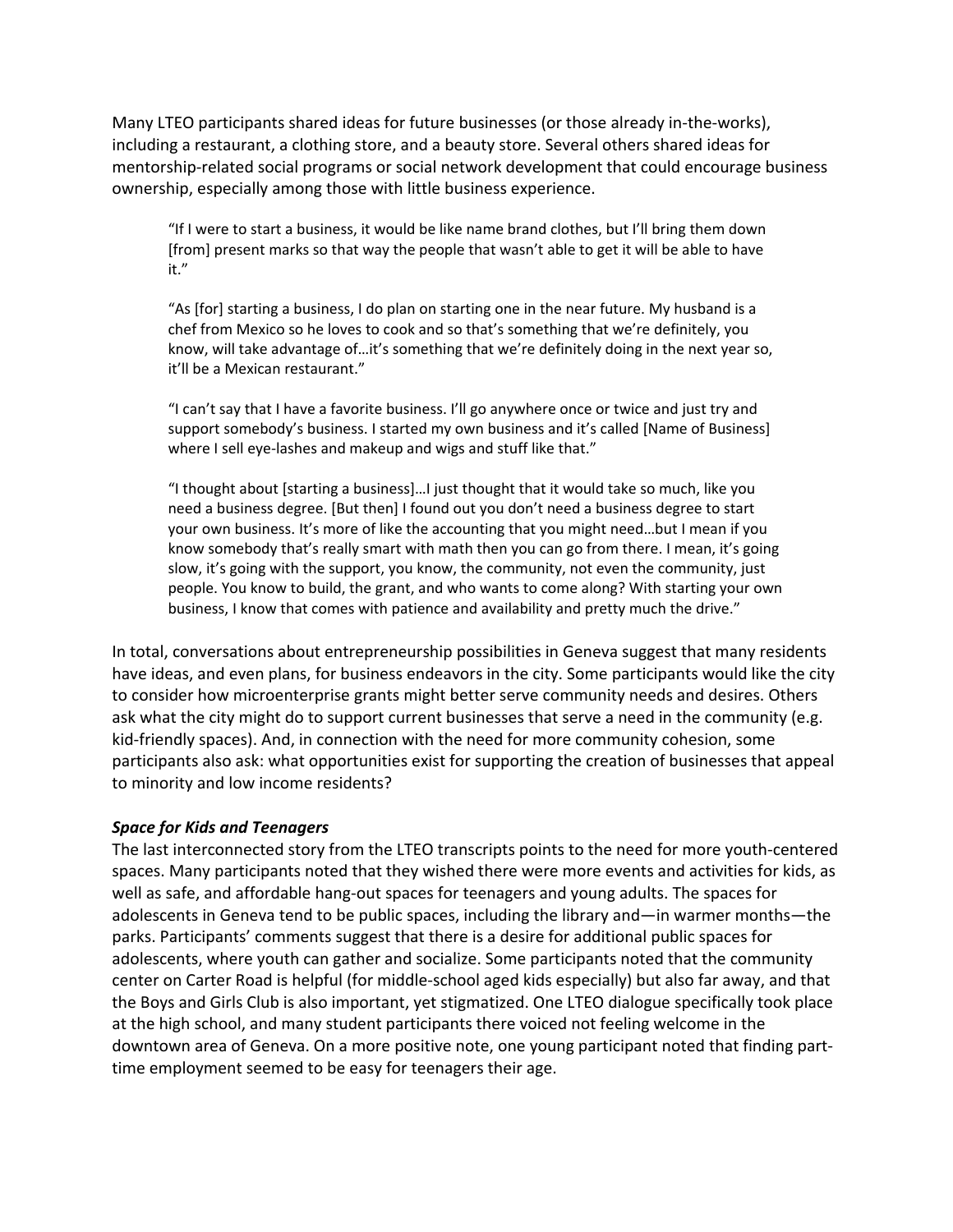"I think you hit out on a particular issue there—the older adolescent population. I have a 19‐ year-old at home, who would tell you that things to do in Geneva are, it's a dismal scene right now. Because they're not 21, they're not a kid either. So, there's, what do you do? And so, they're hangin out with friends, or work, and that's about it."

"I'd like to see some all‐ages entertainment, like, FLX Live opened and I was telling [name] about a local band that's coming. I said, you should go. And he was like, it's 21 and up. So…students who are not 21 should be able to get their hand stamped and be able to go see live music and in their community and maybe that would be good for business and, you know, safe entertainment."

"What we could do is pretty much most of Geneva is more projects, summer projects for kids like crafting and arts or, you know, or to the animals. Something like that. Something to keep our kids busy instead of being wandering on the streets…"

"Some people from these community events have told me they wish there were more but for children and teens …not just more but affordable too, and at reasonable times. Because, yeah, you may not be able to talk to your neighbor, but these community events can also grow, build connections within, different communities in the city."

"I mean I work at [fast food chain] right now and I still work part‐time and I applied, I wanna say on August 23rd then I got the job the 20th of November of last year. I mean, I found it, wasn't very hard. They're pretty lenient with high school kids, they're pretty good with fitting around your schedules and I think they want more high school kids and get them ready and prep them for a career, for their future careers."

The Big Talk data also confirm the sentiments articulated above. Teenagers and young adults particularly struggle with feeling unwelcome and having no place to go. Participants also noted summer‐time as a particularly challenging time for youth. LTEO participants asked, how might we foster more public spaces for kids and teenagers to hang out—at the lakefront, in parks, and also in indoor spaces? In addition, how can we encourage kids who cannot afford to take advantage of the businesses and restaurants in Geneva to still feel welcome downtown? These issues relate to the broader concern of economic opportunity in several ways. Youth who are disconnected from what the city has to offer are likely to also be disconnected to social networks and support systems that can enable mentorship, job experience, and educational support. In addition, many participants (especially mothers) pointed to the lack of child care support as a key issue in their inability to find or maintain gainful employment.

## **Summary**

The LTEO data reveal a complex picture of the day-to-day realities of economic disadvantage, including both troubling experiences and challenging obstacles, as well as promising opportunities for change. In sum, problems include (but are not limited to):

- Inadequate and unaffordable housing, as well as housing discrimination
- Lack of community cohesion, especially across lines of economic, racial, and linguistic difference
- An emphasis on part-time and seasonal work for low wages and no benefits
- Inadequate transportation options to get to and from work
- Language barriers to employment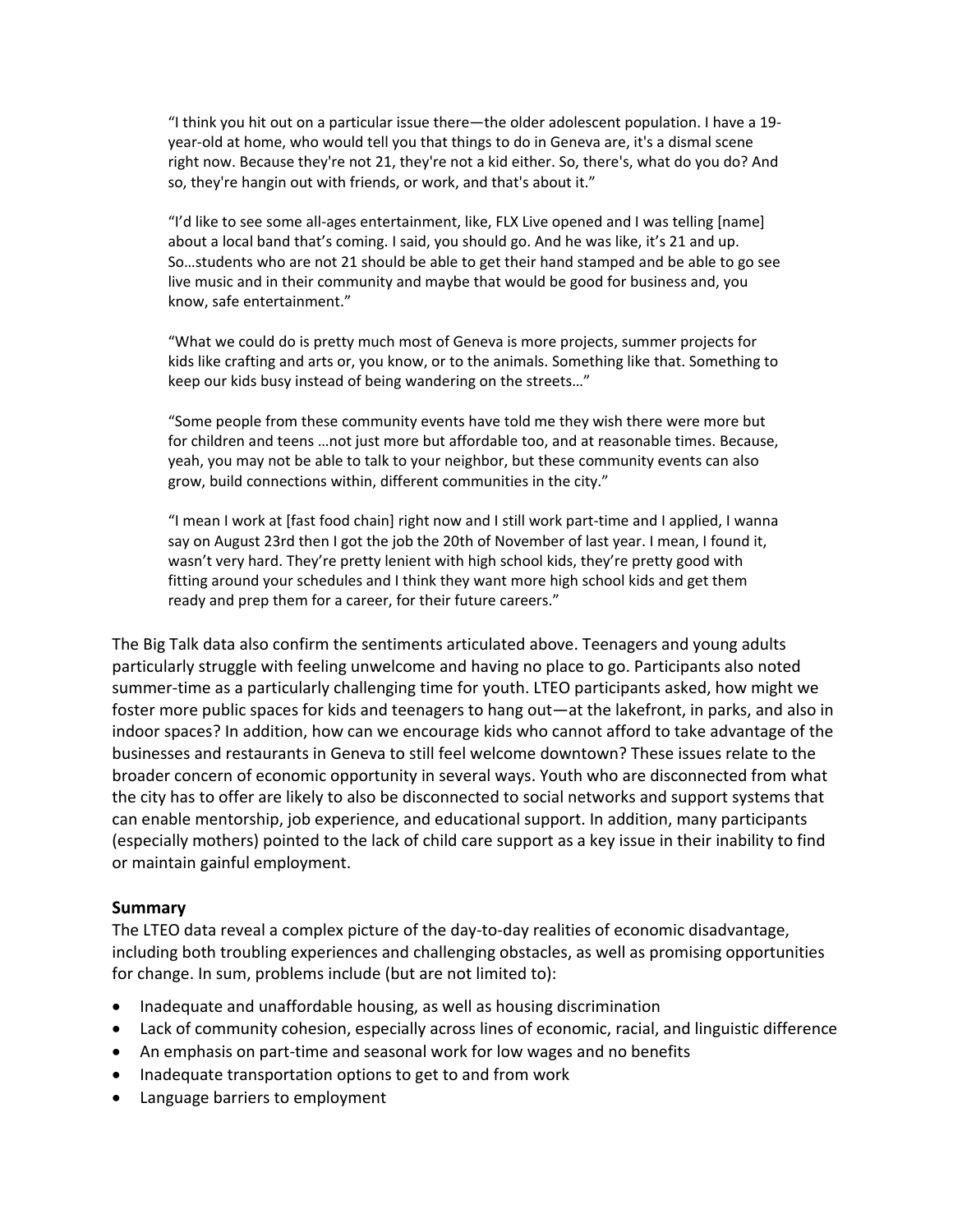- Perceived lack of support for minority owned and oriented businesses
- Few spaces for youth and teens to gather, especially in the downtown area
- Perception that downtown Geneva is largely for wealthy residents, students and tourists
- Depression and mental-health issues associated with poverty
- Lack of affordable child care at flexible hours

Opportunities for intervention include, but are not limited to:

- Programs to address housing discrimination and poor living conditions
- Programs to encourage and facilitate home ownership for low income residents
- Events and activities focused on community cohesion across lines of social difference
- Support for the creation of full-time jobs that pay workers a living wage
- Creative attention to ongoing transportation issues
- Support for overcoming language-based obstacles to employment
- Support for the development of minority-owned and focused businesses
- Accessible, affordable downtown gathering spaces and activities for youth as well as adults
- Social programs focused on education and mentorship, including vocational work
- Increased support for affordable, flexible child care

As outlined in the Geneva Comprehensive Plan, the creation of an Economic Opportunity Task Force to consider these problems, and potential solutions, is the next step to enhancing economic opportunity in Geneva. While the diverse experiences articulated by LTEO participants are varied and multifaceted, it is clear that the priorities for tackling poverty and housing problems outlined in both the Geneva Comprehensive Plan and the Downtown Revitalization Initiative continue to be important to the future economic advancement of Geneva's low income residents. In addition, the LTEO data reveal a host of interconnected issues that, when addressed collectively and creatively, can help to promote economic opportunity in the city.

## **References**

City of Geneva (2016a) Part 1: City of Geneva's Comprehensive Plan and Community Decision‐ Making Guide. Online at: http://cityofgenevany.com/wp-content/uploads/2016/09/Geneva-Comp-Plan‐Final.pdf, cited March 22, 2018.

City of Geneva (2016b) Part 3: Geneva Comprehensive Plan Dialogue and Survey Input. Online at http://cityofgenevany.com/wp-content/uploads/2016/09/Part-3-Final.pdf, cited March 22, 2018.

City of Geneva (2017) Downtown Vision Plan. Online at: https://www.ny.gov/sites/ny.gov/files/atoms/files/Geneva\_DRI.pdf, cited March 22, 2018

Hesse‐Biber, S.N. ed. (2014) *Feminist Research Practice: A Primer*. Sage Publications.

Hussain, K., & Wattles, J. (2017). Can Intergroup Dialogue Combined with SLCE Answer Today's Call to Action?. *Michigan Journal of Community Service Learning*, *23*(2), 145‐150.

Lykes, M. B., & Crosby, A. (2014). Feminist Practice of Action and Community Research. In Hesse‐ Biber, S. N. (Ed.). (2013). *Feminist Research Practice: A Primer*. Sage Publications, 145‐181.